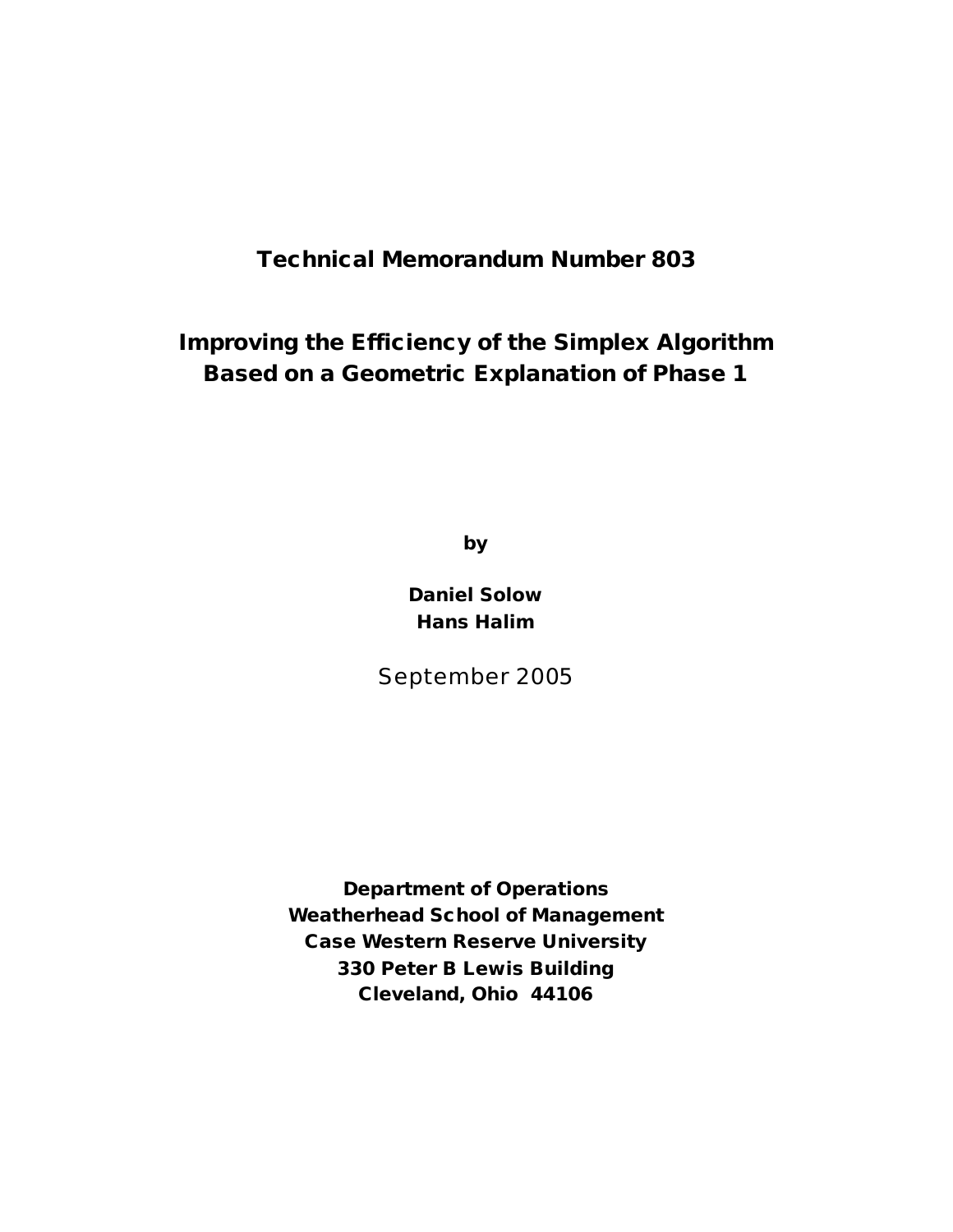# Improving the Efficiency of the Simplex Algorithm Based on a Geometric Explanation of Phase 1

Daniel Solow and Hans Halim

Department of Operations Weatherhead School of Management Case Western Reserve University Cleveland, OH 44106 Fax: (216) 368—2650 e-mail: dxs8@po.cwru.edu

September 29, 2005

#### Abstract

An open question pertaining to the simplex algorithm is where phase 1 terminates on the feasible region. In this work, computer simulations support the conjecture that phase 1 terminates at a feasible point that is geometrically close, in terms of Euclidean distance, to the starting point, when compared to other feasible solutions. This observation is exploited to develop a coordinate transformation for bounded linear programs (LP) that typically results in phase 1 ending at a feasible solution that is geometrically close to the optimal solution, thus requiring fewer iterations in phase 2 to solve the problem. This is confirmed by extensive computational experiments using CPLEX on randomly generated LPs and also on the problems in Netlib and shows generally increasing benefits as the number of negative coefficients in the original objective function increases. Though not winning on all problems, the coordinate transformation saves an average of about 22% of the CPU time with CPLEX over all problems solved in Netlib.

### 1 Introduction and Notation

The question of where phase 1 terminates on the feasible region of a linear program (LP) is addressed in this paper. To that end, consider the following LP depicted in Figure 1.

#### Example 1: A Full-Dimensional Linear Program

| mın  | $x_1$  |         | $x_2$          |         |                |
|------|--------|---------|----------------|---------|----------------|
| s.t. | $2x_1$ | $^{+}$  | $3x_2$         | $\,<\,$ | 26             |
|      | $2x_1$ |         | $x_2$          | $\,<\,$ | 10             |
|      | $x_1$  |         | $2x_2$         | <       | $\overline{2}$ |
|      | $-x_1$ |         | $2x_2$         | $\leq$  | 8              |
|      | $x_1$  |         | $3x_2$         | >       | 7              |
|      | $3x_1$ |         | x <sub>2</sub> | >       | 1              |
|      | 0      | ≦       | $x_1$          | <       | 8              |
|      | 0      | $\,<\,$ | x <sub>2</sub> | $\,<$   |                |
|      |        |         |                |         |                |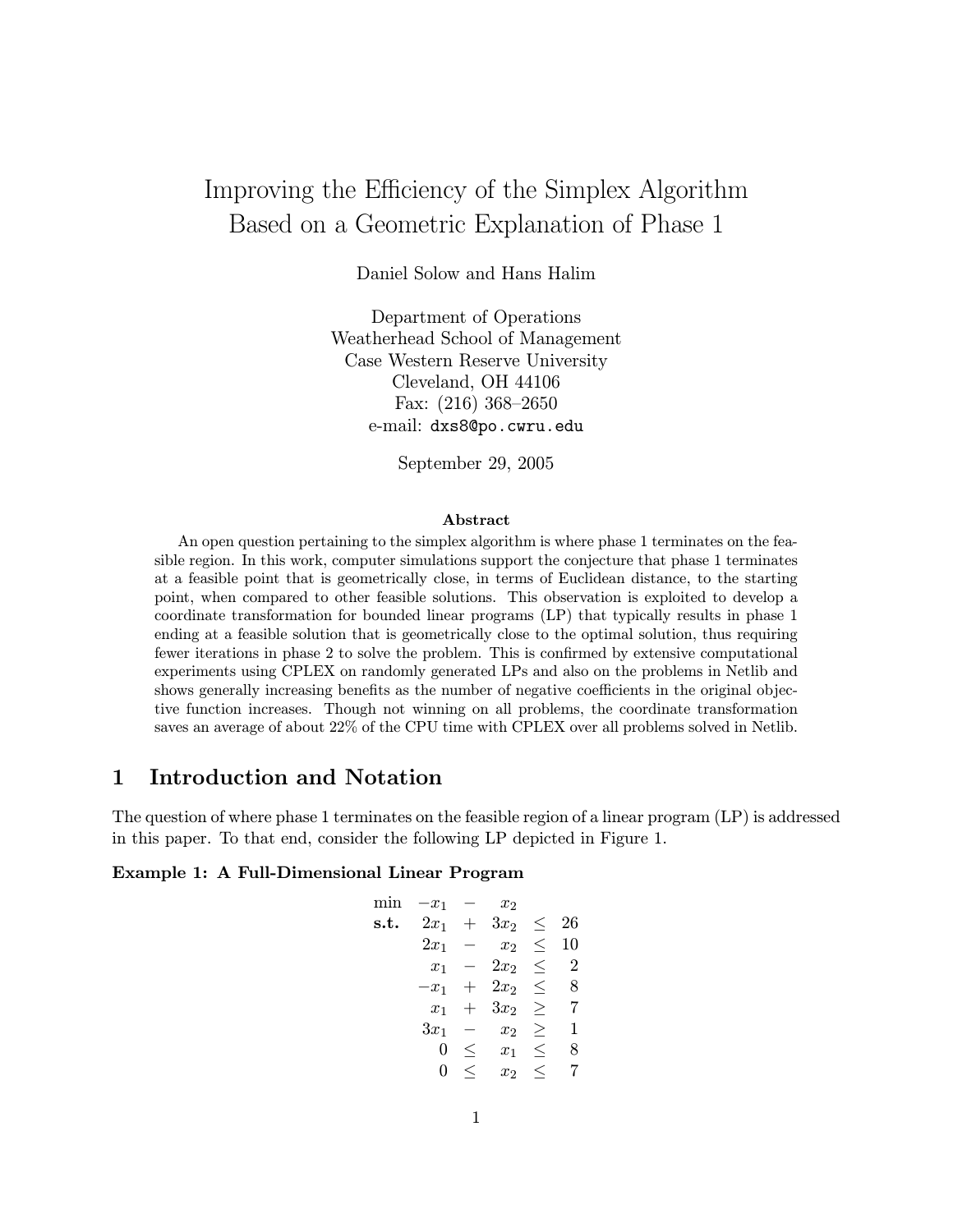

Figure 1: Geometry of Phase 1

When applying the simplex algorithm to solve the foregoing LP, an initial extreme point must first be found. The usual phase 1 procedure for doing so starts with  $x_1 = x_2 = 0$  and ends with  $x_1 = 1$ and  $x_2 = 2$ , in this case. As seen in Figure 1, this point is geometrically far, in Euclidean distance, from the optimal solution when compared to other extreme points and consequently one might expect that phase 2 requires many iterations before obtaining a solution. Numerous researchers have attempted to remedy this problem by developing algorithms that travel through the interior of the feasible region and it was not until the work of Karmarkar (1984) that a computationally efficient method was found, at least for certain large LPs.

In this paper, rather than trying to go through the interior of the feasible region, a coordinate transformation is used in an attempt to arrange for phase 1 to terminate at an initial extreme point on the "proper" side of the feasible region, that is, geometrically close to the optimal solution. (From here on, "distance" refers to Euclidean distance.) To illustrate with the LP in Example 1, turn Figure 1 upside down and imagine that the point  $x_1 = 8$  and  $x_2 = 7$  is the origin of a new w-coordinate system. Phase 1, when applied to the transformed problem, terminates with the optimal solution to the original LP and hence phase 2 is not required.

The choice of coordinate system is based on several conjectures which are believed to hold generally, although it is possible to produce specific counterexamples. The first one is the following.

Conjecture 1: The farther a basic feasible solution (bfs) is from the optimal solution when compared to other bfs's, the more iterations are required in phase 2.

If Conjecture 1 is true, then it might be computationally advantageous to arrange for phase 1 to terminate at a bfs that is geometrically close to the optimal solution so as to reduce iterations in phase 2. A coordinate transformation that accomplishes this is proposed in Section 2. The coordinate transformation is based on the following conjecture regarding where phase 1 terminates.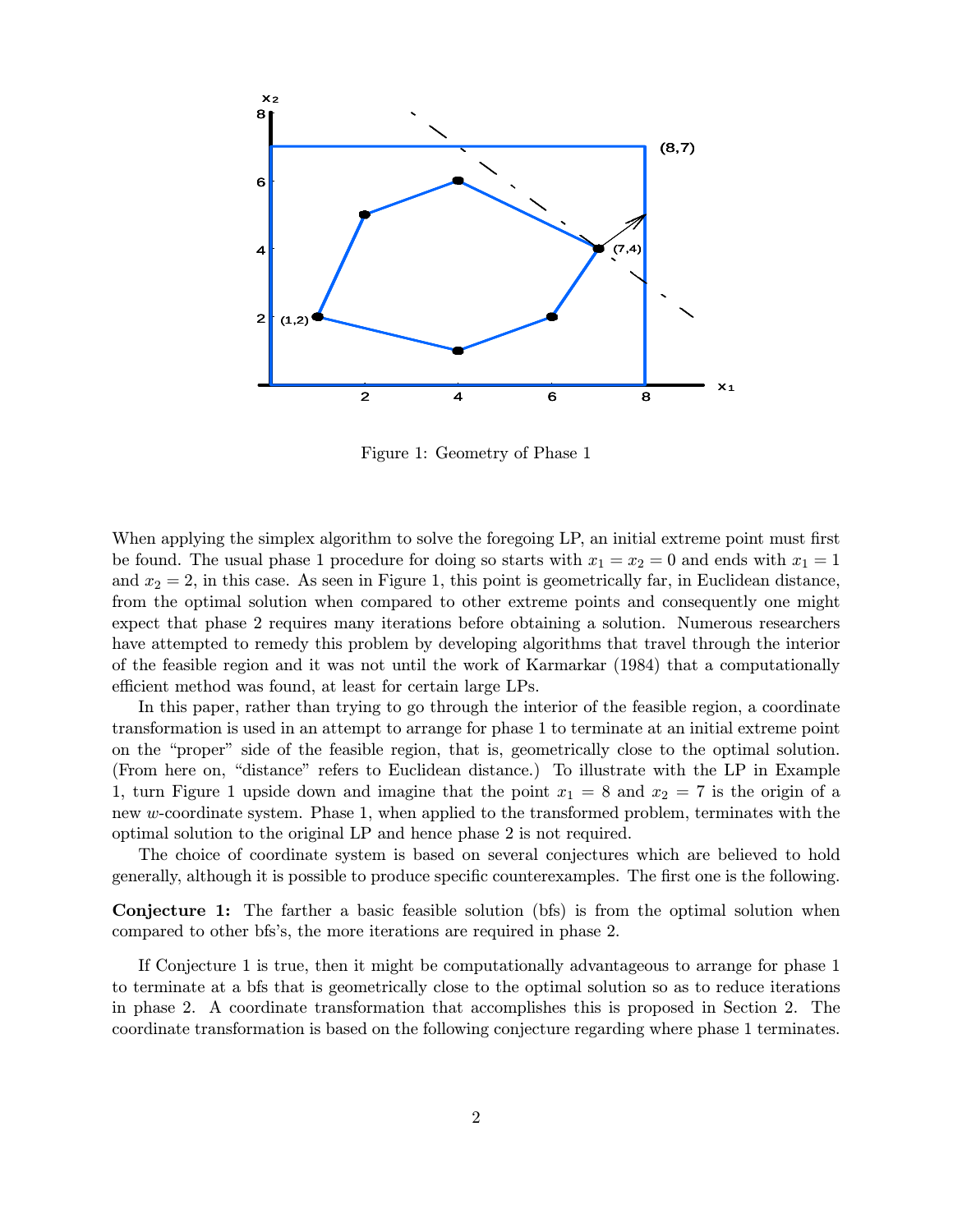Conjecture 2: Phase 1 terminates at a feasible point that is geometrically close to the starting point–that is, to the initial values of the variables–when compared to other feasible points.

If Conjectures 1 and 2 are generally true, then it is desirable to identify a starting point for phase 1 that is geometrically close to the optimal solution when compared to other feasible points. Assuming that phase 1 starts at the origin, an equivalent objective is to identify a coordinate transformation so the origin of this new w-coordinate system is geometrically close to the optimal solution (which remains invariant under the transformation) when compared to other feasible points. Such a coordinate transformation for bounded LPs is proposed in Section 2. The result of the transformation is an equivalent LP that can be solved using any state-of-the-art simplex code, such as CPLEX. Results of computer simulations on randomly-generated LPs are presented in Section 2 to justify Conjectures 1 and 2 and show the computational advantage of solving the recommended transformed problem. On these problems, savings in the phase 2 iterations of the transformed problems are shown to increase from 0% up to 50%, as the fraction of negative components in the objective function increases from 0 up to 100%, while the number of phase 1 iterations remains about the same.

In Section 3, several implementation issues associated with the coordinate transformation are discussed and the proposed solutions are supported by computer simulations. The results of applying the coordinate transformation to the real-world test problems in Netlib are reported in Section 4 and again support Conjectures 1 and 2. Consistent with the randomly-generated problems, these results show a generally increasing reduction in the phase 2 iterations of the transformed problem over the original problem as the fraction of negative components in the original objective function increases. Those results also indicate that, although the transformed problems generally require more phase 1 and total iterations than the original problem, an overall average savings of about 22% in CPU time is realized by solving the transformed Netlib problems.

### 2 Coordinate Transformations for Bounded Linear Programs

For bounded LPs, a coordinate transformation is now proposed with the property that the origin of the transformed problem is geometrically close to the optimal solution compared to other feasible points. To that end, let A be an  $(m \times n)$  matrix, c, l,  $\mathbf{u} \in \mathbb{R}^n$ , and  $\mathbf{b} \in \mathbb{R}^m$ , and assume that the original LP is in the following form:

$$
\begin{array}{ll}\n\min & \mathbf{cx} \\
\text{s.t.} & A\mathbf{x} = \mathbf{b} \\
1 \leq \mathbf{x} \leq \mathbf{u}\n\end{array} \tag{1}
$$

Throughout, let  $A_j$  denote column j of A.

#### 2.1 The Transformed Linear Program

Each of the  $2^n$  extreme points of the *n*-dimensional box formed by the lower and upper bounds of the LP in  $(1)$  is a potential origin for the new w-coordinate system (see Figure 1). The first step is to identify, with minimal computational effort, an extreme point of this box that is close to the (unknown) optimal solution to (1) when compared to other feasible points. To that end, temporarily ignore the constraints  $A\mathbf{x} = \mathbf{b}$  in (1). By inspection, the optimal solution to the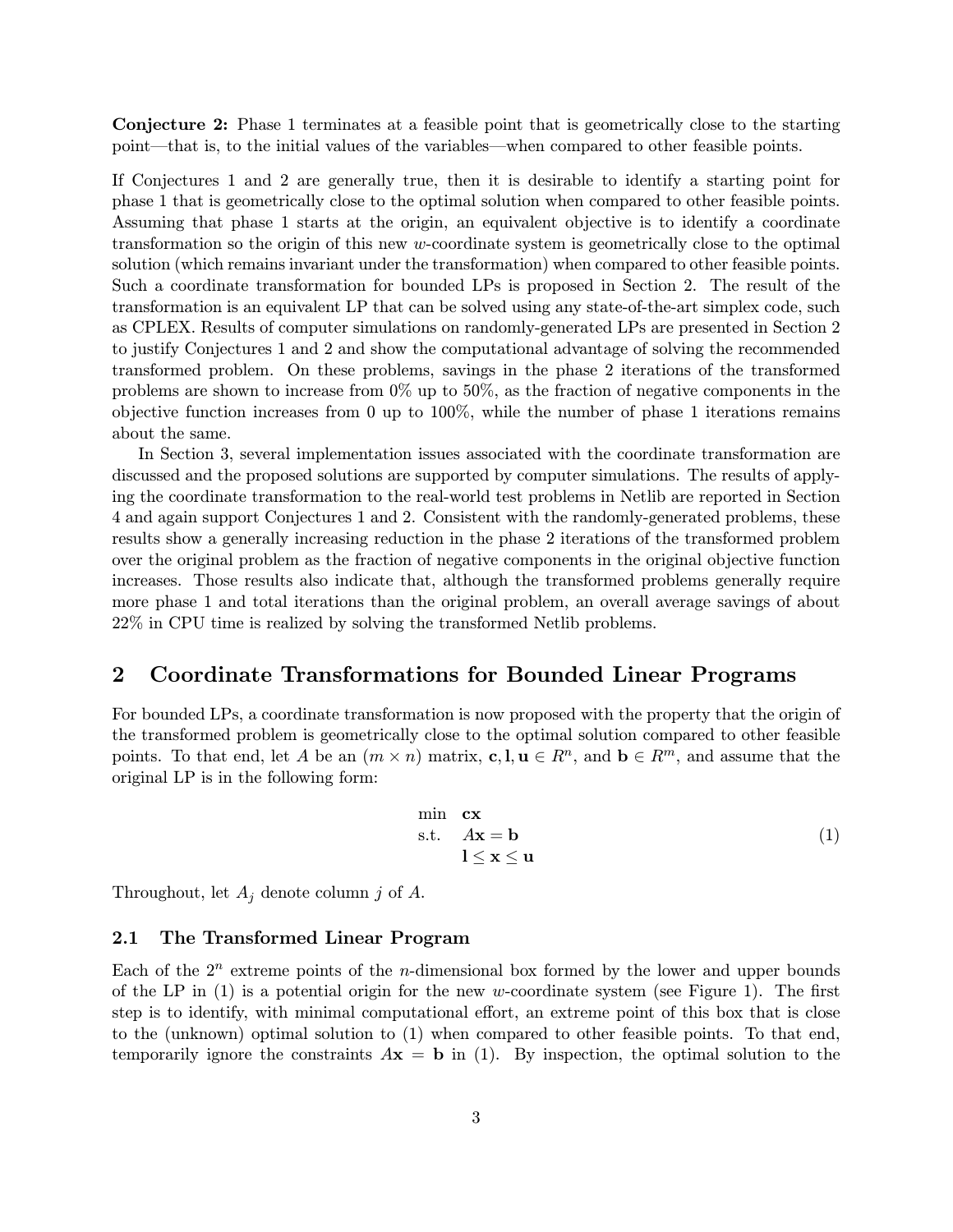resulting LP is:

$$
x_j^* = \begin{cases} u_j, & \text{if } c_j < 0 \\ l_j, & \text{if } c_j \ge 0 \end{cases} \tag{2}
$$

Thus, the third conjecture is the following:

Conjecture 3: The point in (2) obtained by dropping the equality constraints from the original LP is geometrically close to the optimal solution of the LP in  $(1)$ , when compared to other feasible points.

Based on Conjecture 3, the following transformation is now proposed, in which the origin of the new *w*-coordinate system is given in  $(2)$ :

$$
x_j = \begin{cases} u_j - w_j, & \text{if } c_j < 0 \\ l_j + w_j, & \text{if } c_j \ge 0 \end{cases}
$$
 (3)

Substituting the values for the variables  $x_j$  from (3) in the LP in (1) results in the following equivalent transformed LP:

$$
\begin{array}{ll}\n\min & \bar{\mathbf{c}} \mathbf{w} + \bar{\bar{\mathbf{c}}} \\
\text{s.t.} & \bar{A} \mathbf{w} = \bar{\mathbf{b}} \\
0 \le \mathbf{w} \le \bar{\mathbf{u}}\n\end{array} \tag{4}
$$

in which  $\bar{c} \ge 0$  and  $\bar{c}$ ,  $\bar{\bar{c}}$ ,  $\bar{A}$ ,  $\bar{b}$ , and  $\bar{u}$  are defined as follows:

$$
\bar{c}_{j} = \begin{cases}\n-c_{j}, & \text{if } c_{j} < 0 \\
c_{j}, & \text{if } c_{j} \geq 0\n\end{cases}\n\qquad\n\bar{\bar{c}} = \sum_{j=1}^{n} c_{j} \cdot \begin{cases}\nu_{j}, & \text{if } c_{j} < 0 \\
l_{j}, & \text{if } c_{j} \geq 0\n\end{cases}\n\qquad\n\bar{\mathbf{u}} = \mathbf{u} - \mathbf{l}.
$$
\n
$$
\bar{A}_{j} = \begin{cases}\n-A_{j}, & \text{if } c_{j} < 0 \\
A_{j}, & \text{if } c_{j} \geq 0\n\end{cases}\n\qquad\n\bar{\mathbf{b}} = \mathbf{b} - \sum_{j=1}^{n} A_{j} \cdot \begin{cases}\nu_{j}, & \text{if } c_{j} < 0 \\
l_{j}, & \text{if } c_{j} \geq 0\n\end{cases}
$$

Because  $\bar{c} > 0$ , one might expect that the point  $w = 0$  is a good starting point for phase 1 because  $w = 0$  provides the smallest possible objective function value for (4).

One desirable feature of the coordinate transformation is the ease of computational implementation. The data A,  $\bar{c}$ ,  $\bar{c}$ , b, and  $\bar{u}$  for the transformed LP in (4) are obtained by preprocessing the data of the original LP in (1). Once this is done, any state-of-the-art simplex code can be used to solve (4). One need only make sure that its phase 1 procedure is initiated with  $w = 0$ . Care is needed if the code employs a crashing technique [Gould and Reid (1989) and Carstens (1968)] or other recent advances in which phase 1 is not initiated at the origin [see, for example, Bixby (1992) and Maros (1986). On obtaining an optimal solution  $w^*$  to (4), a simple inverse transformation produces an optimal solution  $\mathbf{x}^*$  to (1).

The result is that the transformed LP in (4) is equivalent to the LP in (1), as stated in the following theorem, whose proof is clear from the foregoing transformation formulas.

**Theorem 2.1** The transformed LP in  $(4)$  is infeasible or optimal if and only if the original LP in (1) is infeasible or optimal, respectively. Furthermore, if  $w^*$  is optimal for the LP in (4), then  $x^*$ as defined in  $(3)$  is optimal for the LP in  $(1)$ .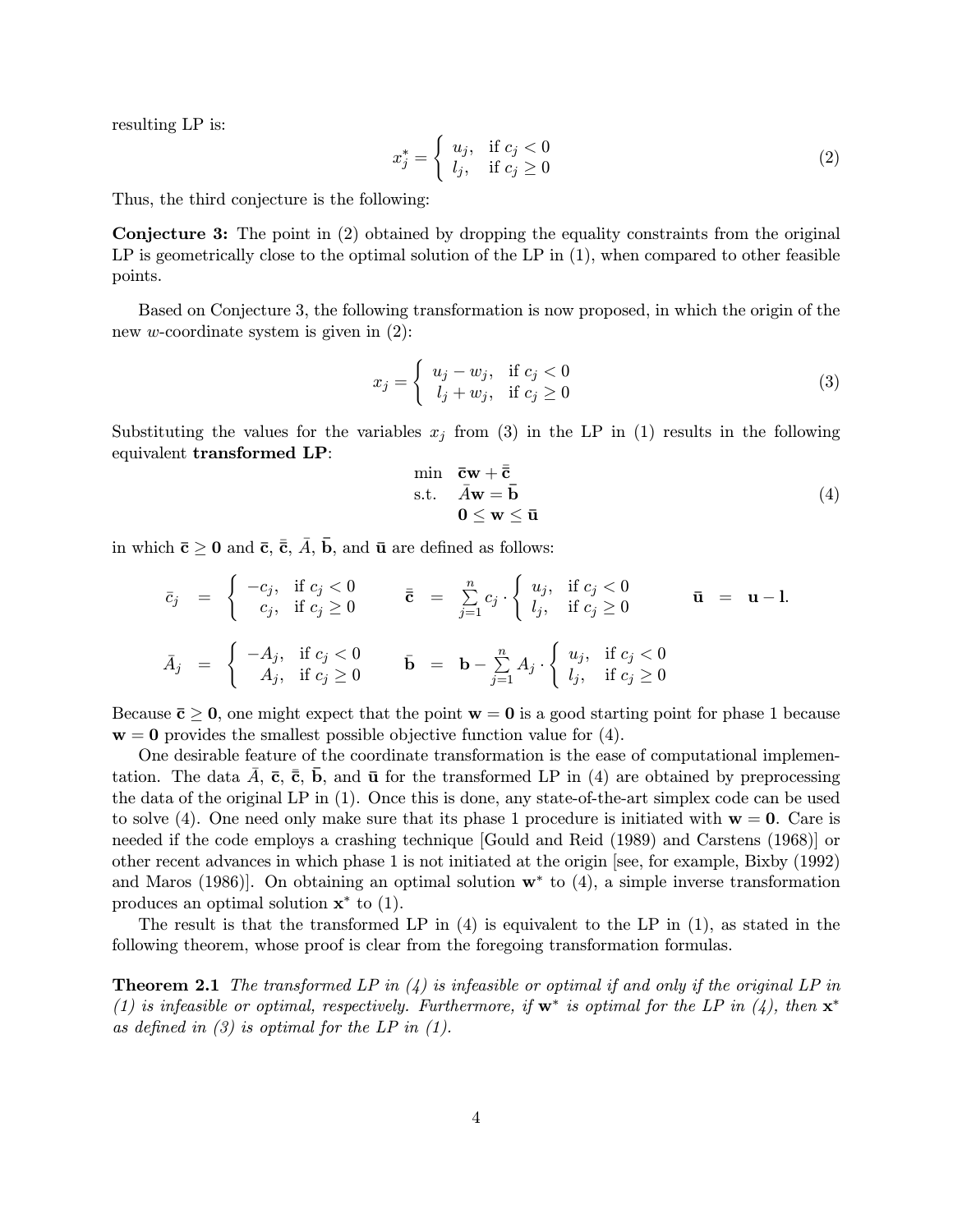### 2.2 Computer Simulation Results Justifying the Coordinate Transformation

The coordinate transformation suggested in Section 2.1 is predicated on Conjectures 1, 2, and 3. Although no proof for these conjecture has been found, convincing evidence comes from examining the number of iterations needed to solve randomly-generated problems. If these conjectures are correct, then one would expect that the farther the optimal solution is from the origin of an LP relative to other basic feasible solutions, the more work it should take in phase 2 to solve the problem.

To test this hypothesis, it is necessary to generate LPs in which the "distance" from the optimal solution to the origin can be controlled. From the solution in (2), one measure of this distance is the number of negative objective function coefficients in the original LP. That is, if none of the components of the vector  $\bf c$  is negative in the original LP, then the optimal solution is expected to be close to the origin and hence should require few iterations in phase 2. At the other extreme, if all components of c are negative, then the optimal solution is expected to be far from the origin and thus should require more iterations in phase 2 than when the optimal solution is close to the origin. In summary, if these conjectures are correct, then the more the number of negative components of c in randomly-generated LPs, the greater the number of iterations that should be required in phase 2 to obtain the optimal solution.

The results of such a simulation are presented now. Each replication of the simulation has the following steps:

- 1. Create a random LP as follows:
	- (a) Define the size of the LP  $(m \text{ is number of constraints and } n \text{ is number of variables})$  and define  $p$  as the fraction of negative components of the vector  $c$ .
	- (b) Define the vector c by generating n random numbers between 0 and 1 from a uniform distribution.
	- (c) Let  $k = |pn|$  and multiply the first k components of the vector c by  $-1$ .
	- (d) For each element of the matrix A, generate a random number between −1 and 1 from a uniform distribution.
	- (e) Assign each component of the lower bound l a value of 0.
	- (f) Define the upper bounds **u** by generating n random numbers between 0 and 1 from a uniform distribution.
	- (g) To ensure a feasible LP, generate n random numbers between 0 and  $u_i$  from a uniform distribution, calling the resulting vector **z**. Then set  $\mathbf{b} = A\mathbf{z}$ .
- 2. Solve the LP created in Step 1.
- 3. Apply the coordinate transformation described in Section 2.1 and solve the transformed LP.

CPLEX (version 8.1) was used to solve the resulting LPs. All computations were performed on a Pentium IV 2.80 GHz machine with 1 GBytes RAM using Windows XP as the operating system. The randomly generated problems have 100 constraints and 200 variables. Two hundred problems were generated for each value of p, starting with no negative components of the vector  $c$  ( $p = 0.0$ ) and ending with all negative components of the vector  $c$  ( $p = 1.0$ ) by increments of 0.1.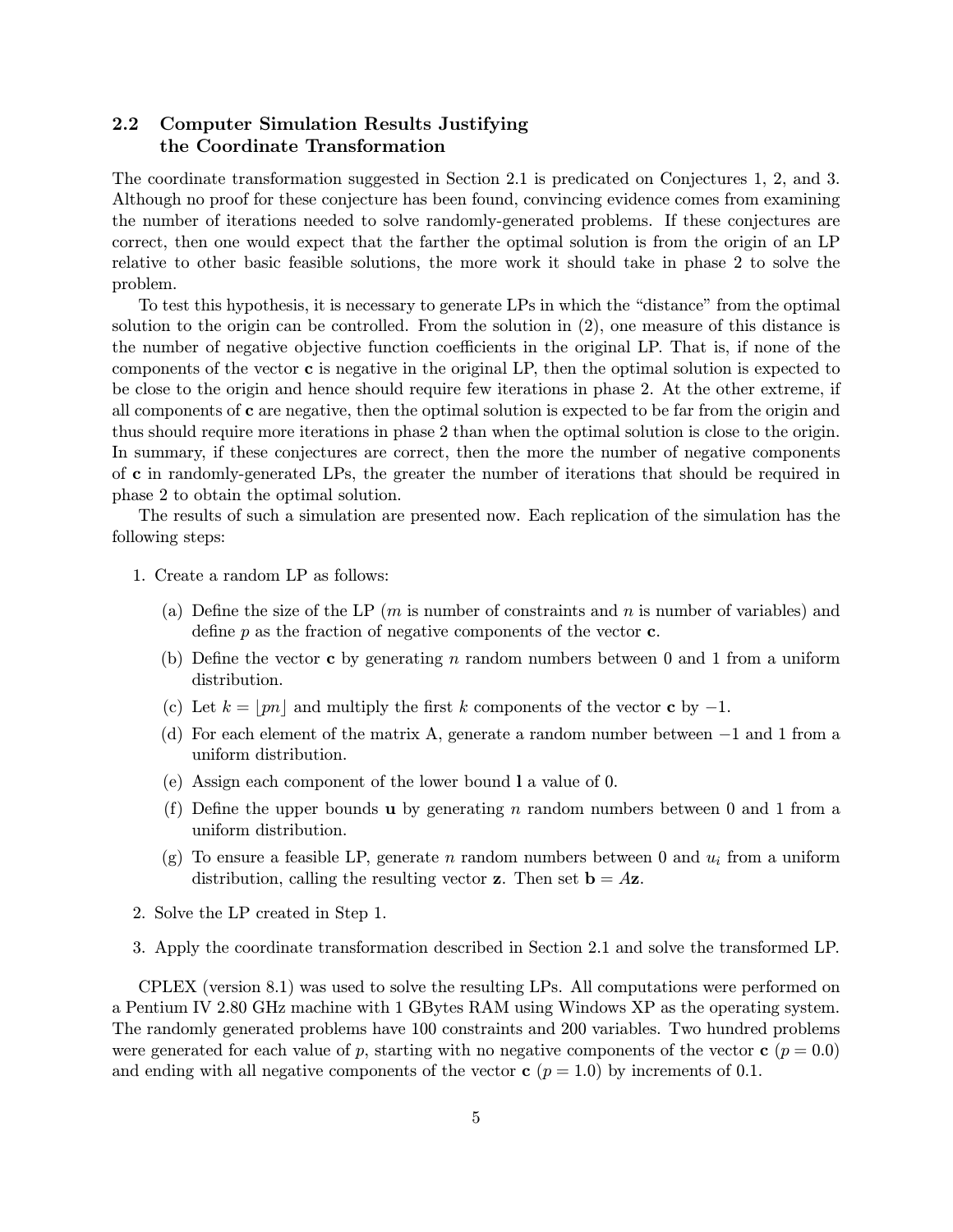

Figure 2: Effect of Percent of Negative Components of c on Iterations in Phase 2



Figure 3: Effect of Percent of Negative Components of c on Iterations in Phase 1

The x-axis in Figure 2 represents the percent of negative components in the vector  $\bf{c}$  and the y-axis represents the average number of iterations in phase 2 needed to obtain the optimal solution. Similar information pertaining to the phase 1 iterations and the total number of iterations needed to solve the problems are shown in Figure 3 and Figure 4.

The upper curves in Figure 2 and Figure 4 correspond to the original LP and the lower curves to the transformed LP. As can be seen, the more the number of negative components of  $c$ , the greater the average number of iterations needed in phase 2 (and hence in total) to solve the original problem. This confirms Conjectures 1, 2, and 3 in that the more the number of negative components of c, the farther the optimal solution is expected to be from the origin and hence the more the number of iterations should be required in phase 2 to solve the original problem.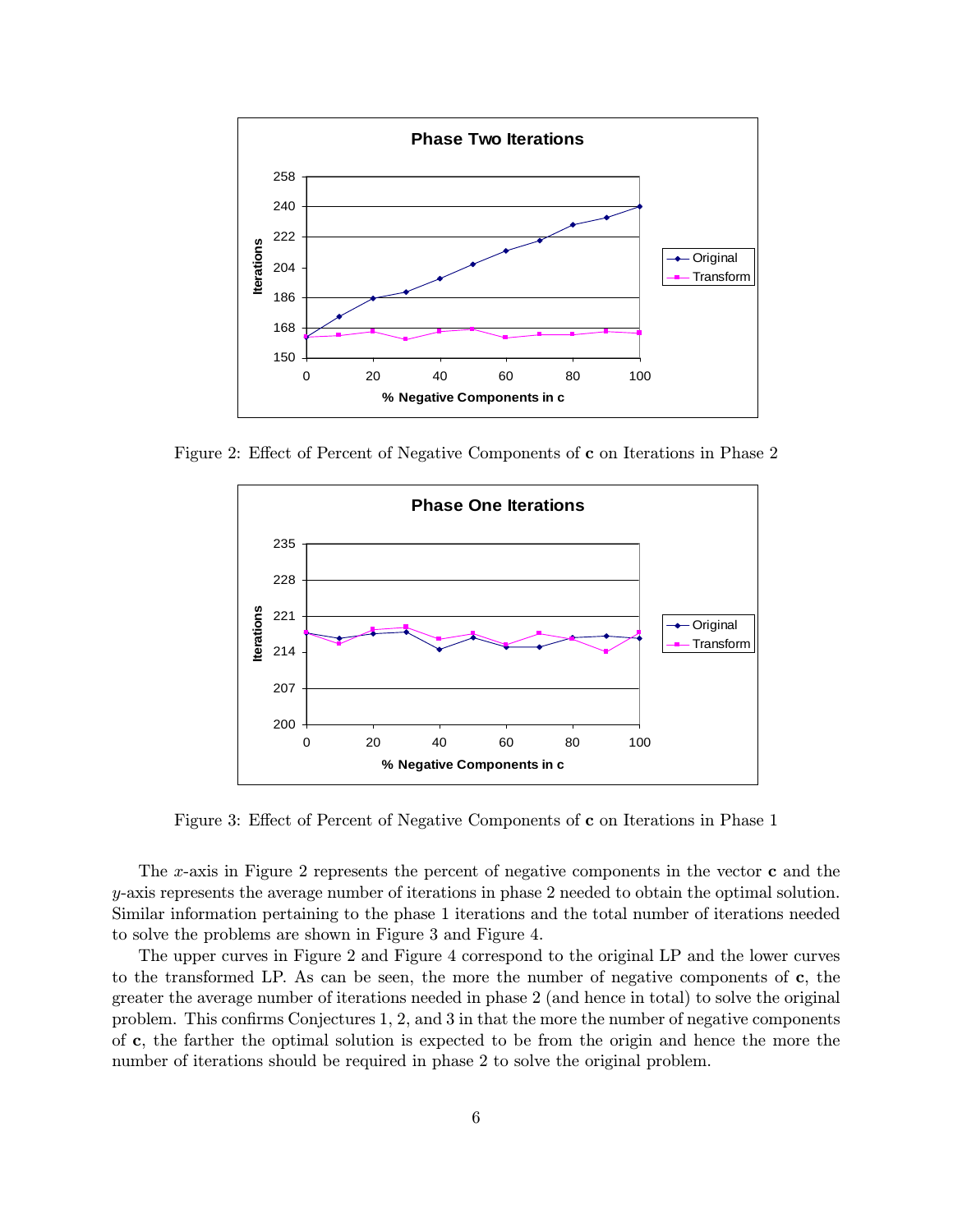

Figure 4: Effect of Percent of Negative Components of c on Iterations in Total



Figure 5: Effect of Percent of Negative Components of c on Total Time

The lower curve in Figure 4 indicates that the transformed problem requires fewer iterations on average than the original problem, with the benefits increasing as the number of negative components of c increases. Furthermore, the two curves in Figure 3 indicate that the number of iterations in phase 1 for the transformed LP and the original LP are relatively independent of the number of negative components in c. This is because random LPs are "centered" within the lower and upper bounds, and so the distance from any extreme point of the bounds to the feasible region is approximately the same. Also notice that the total number of iterations needed to solve the transformed problem is relatively independent of the number of negative components in c. This is because, with randomly-generated problems, the optimal solution is always in approximately the same position relative to the origin of the transformed coordinate system.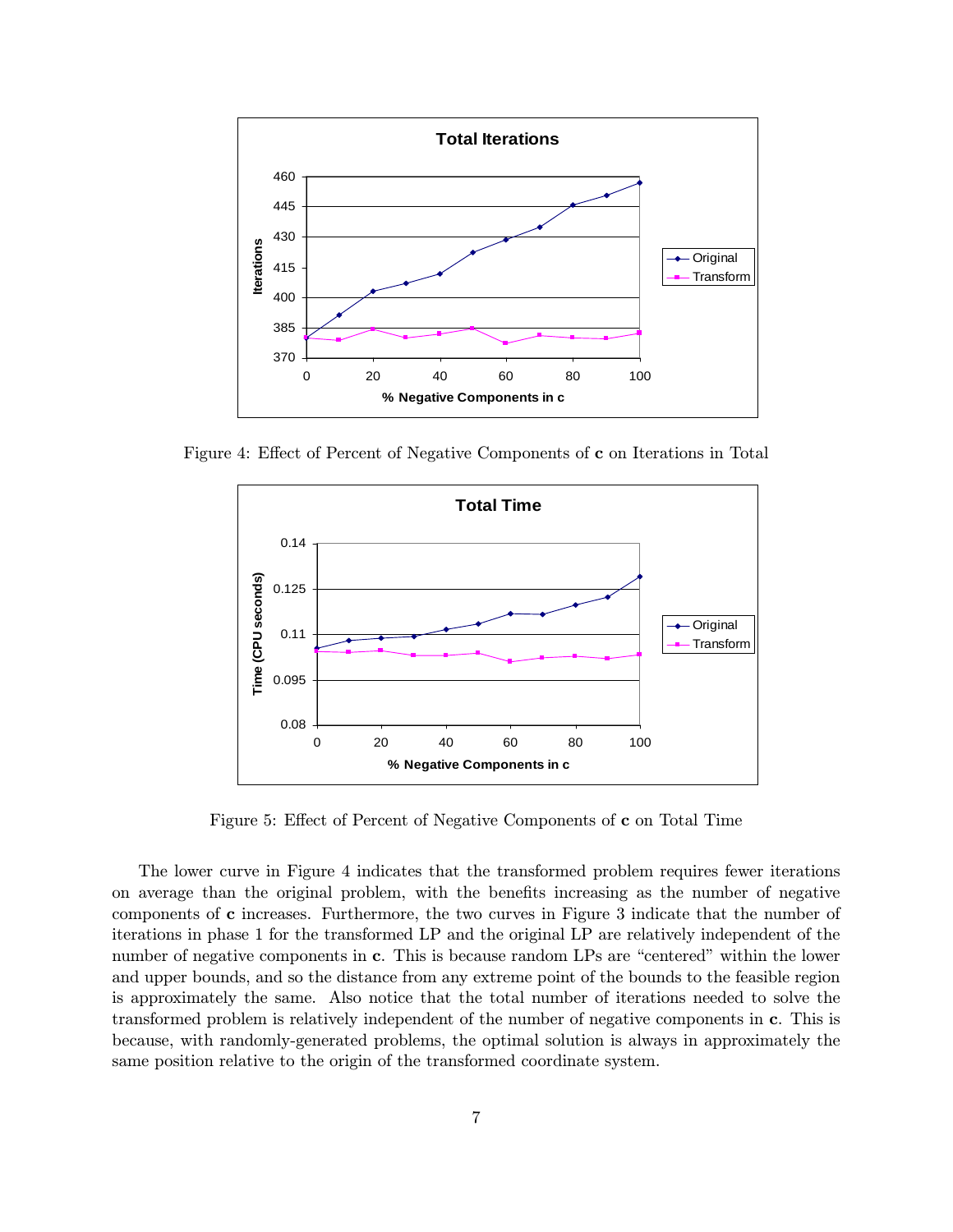

Figure 6: Effect of Percent of Negative Components of c on the % of Wins/Losses/Ties in Total



Figure 7:Effect of Percent of Negative Components of c on the % of Wins/Losses/Ties in Phase 2

The x-axis in Figure 5 represents the percent of negative components in the vector  $\bf{c}$  and the  $y$ -axis represents the average total time needed to obtain the optimal solution. The times reported are those returned by the "time" C-library function. The upper curve in Figure 5 corresponds to the original LP and the lower curve to the transformed LP. As can be seen, the more the number of negative components of c, the more time needed to solve the original problem. Therefore, there is a positive correlation between the number of iterations needed to obtain the optimal solution and the total time needed to obtain the optimal solution for randomly-generated LPs.

It is not possible to conclude from Figures 2, 4 and 5 that the coordinate transformation will always be more efficient as the number of negative components of c increases. This is illustrated in Figure 6, where the x-axis represents the percent of negative components in the vector  $\bf{c}$  and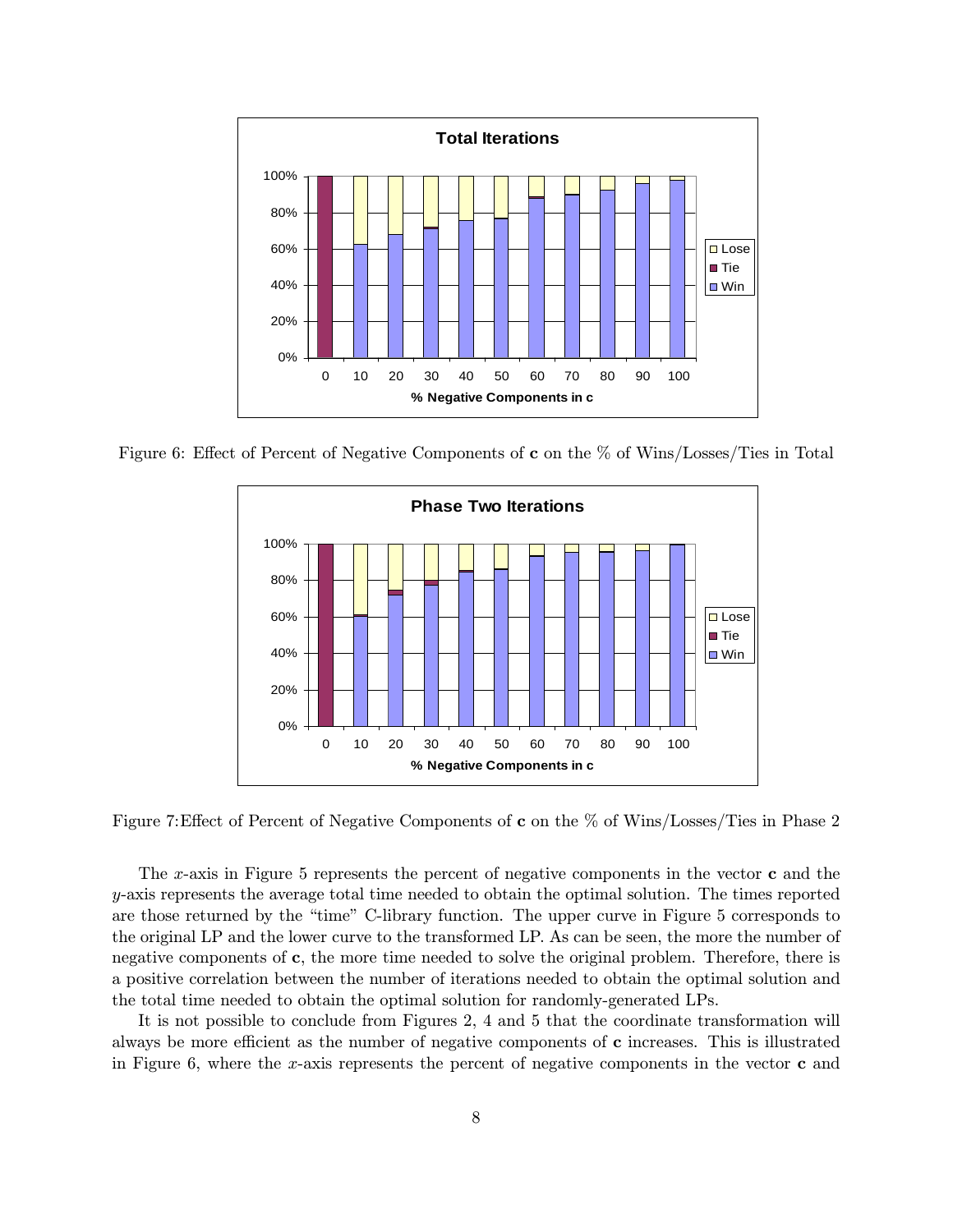

Figure 8: Effect of Number of Variables on Iterations in Phase 2

the y-axis represents the percent of wins, losses and ties in the total number of iterations to obtain the optimal solution for the transformed problems compared to the original problems. Similar information pertaining to phase 2 is shown in Figure 7. As can be seen, the more the number of negative components of c, the higher the percent of wins on average in phase 2 for the transformed problems compared to the original problems. Since the average number of iterations in phase 1 for the original LP and the transformed LP are approximately the same, the more the number of negative components of c, the more the number of wins on average in total for the transformed problems compared to the original problems. In summary, the coordinate transformation is likely– but not guaranteed–to win as the number of negative components of c increases.

#### 2.3 Sensitivity Analysis with Regard to Problem Size

An important question is how sensitive the benefits of the transformed problem are to the size of the LP in terms of the number of constraints and the number of variables. Therefore, a simulation was conducted by fixing the number of constraints to 100, assigning all negative components to c, and increasing the number of variables. The results of solving 200 randomly generated problems of each size are shown in Figure 8 and Figure 9. The x-axis in Figure 8 represents the number of variables and the y-axis represents the average number of iterations in phase 2 needed to obtain the optimal solution. Similar information pertaining to the total number of iterations needed to solve the problem is shown in Figure 9.

The upper curves in Figure 8 and Figure 9 correspond to the original LP and the lower curves to the transformed LP. As expected, the more the number of variables, the greater the average number of iterations needed in phase 2 (and hence in total) to solve the original problem and the transformed problem. However, the average number of iterations in phase 2 and in total grows at a slower rate for the transformed problem.

Another simulation was conducted by fixing the number of variables to 500, assigning all negative components to c, and increasing the number of constraints from 50 to 450. The results of these simulations are shown in Figure 10 and Figure 11. The x-axis in Figure 10 represents the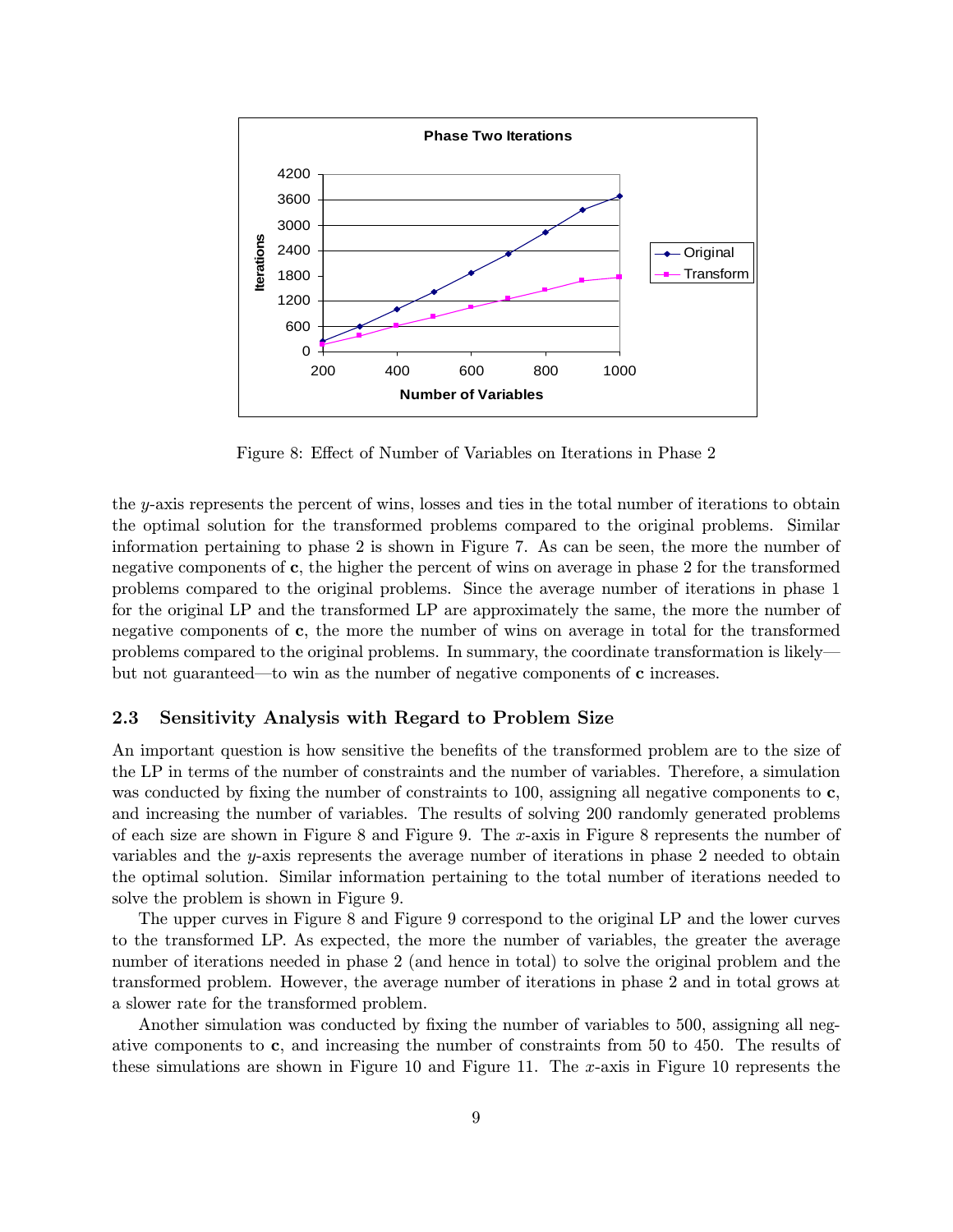

Figure 9: Effect of Number of Variables on Iterations in Total



Figure 10: Effect of Number of Constraints on Phase 2 Iterations

number of constraints and the y-axis represents the average number of iterations in phase 2 needed to obtain the optimal solutions. Similar information pertaining to the average total number of iterations needed to solve the problems is shown in Figure 11.

The upper curves in Figure 10 and Figure 11 correspond to the original LP and the lower curves to the transformed LP. As can be seen, the transformed LP takes fewer iterations on average, regardless of the number of constraints. Also, the more the number of constraints, the fewer the average number of iterations needed in phase 2 (and hence in total) to solve the original problem and the transformed problem, after a certain number of constraints (100 for the original LP and 150 for the transformed LP). The decrease in iterations is because, as the number of constraints increases to the number of variables, the matrix  $A$  in the equality constraints will become square.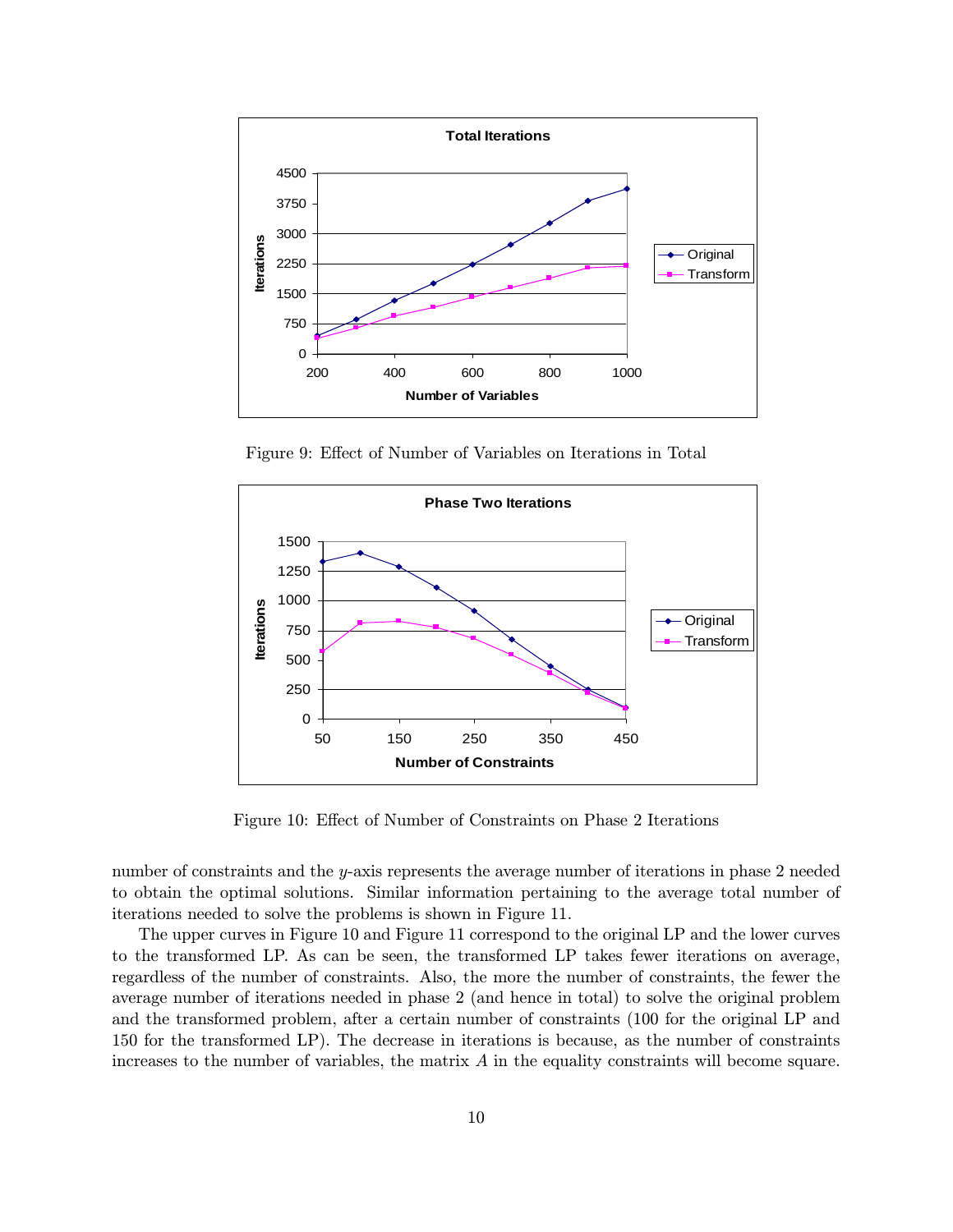

Figure 11: Effect of Number of Constraints on Total Iterations

A final observation is that the more the number of constraints, the smaller the savings in average number of iterations in phase 2 and in total.

In summary, the transformed problem benefits regardless of the size of the LP. Moreover, the greater the difference between the number of variables and the number of constraints, the greater the benefits the transformed problem can achieve.

### 3 Computational Implementation Issues

The simulations presented in Section 2.2 show the potential computational savings that can be achieved when solving the transformed LP. To realize those savings on real-world problems, a number of implementation issues are addressed in this section.

#### 3.1 Sensitivity to the Bounds

On randomly generated LPs whose feasible regions are "centered" within their bounds, one would expect the number of phase 1 iterations to be independent of the coordinate system. This is the case with the random problems in the simulations in Section 2.2. However, if the feasible region is far from the bounds used for performing the transformation in (3), then the benefits gained in phase 2 from the transformed problem could be offset by the additional number of iterations required in phase 1.

A simulation was therefore performed to determine how sensitive the benefits of the transformed problem are to the size of the bounds determining the transformation. Random problems with all negative components in the c vector, 100 constraints and 200 variables are generated. Then, the original problem and transformed problem are solved many times, each time the original upper bounds are multiplied by  $1.1, 1.2, \ldots, 1.9, 2, 4$ .

The results of these simulations are shown in Figures 12, 13, and 14. The x-axis in Figure 12 represents the value of the upper-bound multipliers and the y-axis represents the average number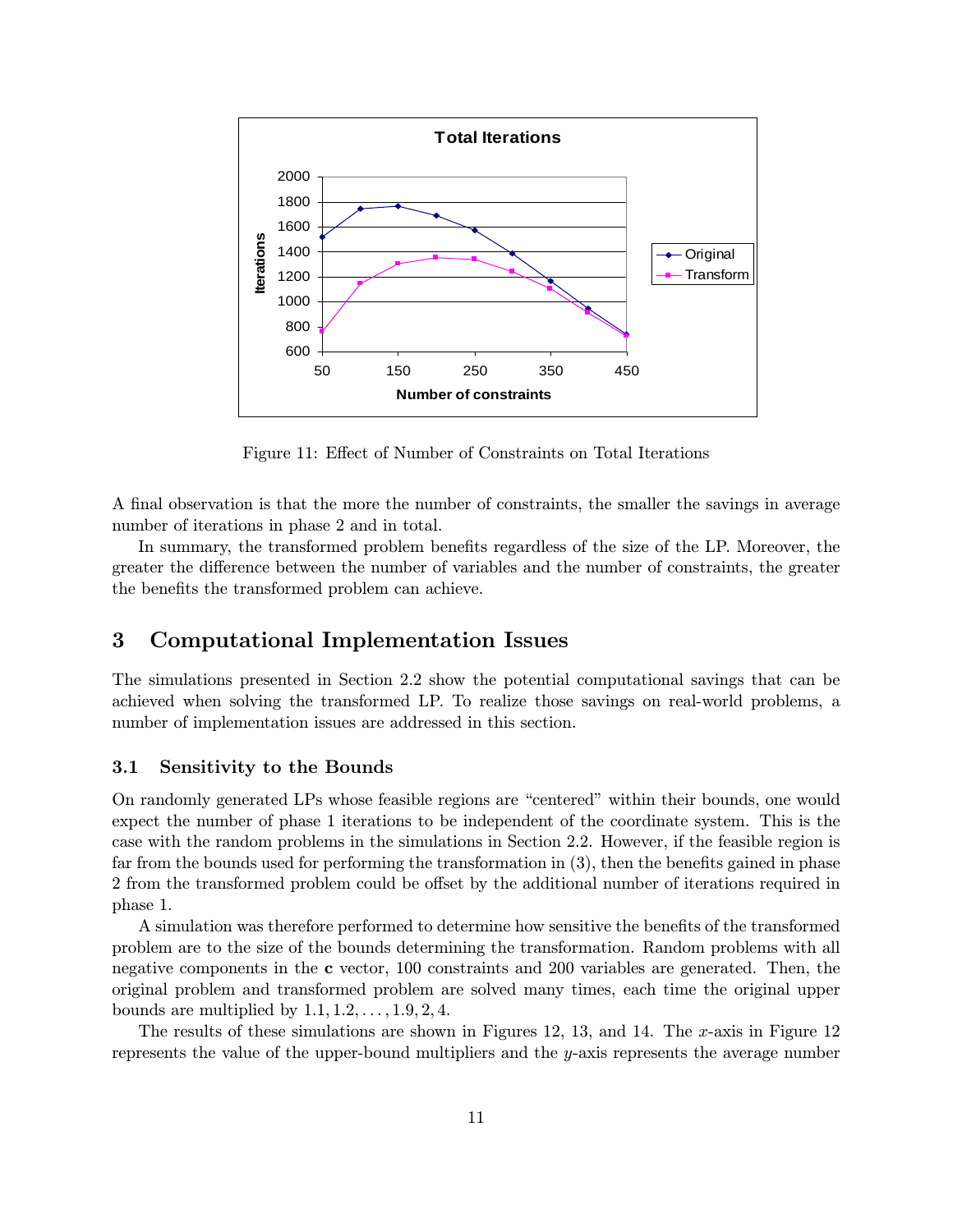

Figure 12: Effect of Upper Bounds on Phase 1 Iterations



Figure 13: Effect of Upper Bounds on Phase 2 Iterations

of iterations in phase 1. Similar information pertaining to the average number of iterations in phase 2 and total number of iterations is shown in Figure 13 and Figure 14. The upper curve in Figure 12 shows that as the bounds of the original LP that determine the transformation increase–thus meaning that the starting point of the transformed problem gets farther from the feasible region– the number of phase 1 iterations needed quickly increases. As seen in Figure 14, with this increase in phase 1 iterations, the total number of iterations needed to solve the transformed LP increases as the determining bounds increase. When original upper bounds are multiplied by 2.0, the transformed LP is not performing as well as the original LP. Therefore, the conclusion is that tighter bounds benefit the transformed problem.

It is also interesting to note from the lower curve in Figure 12 that, as the determining bounds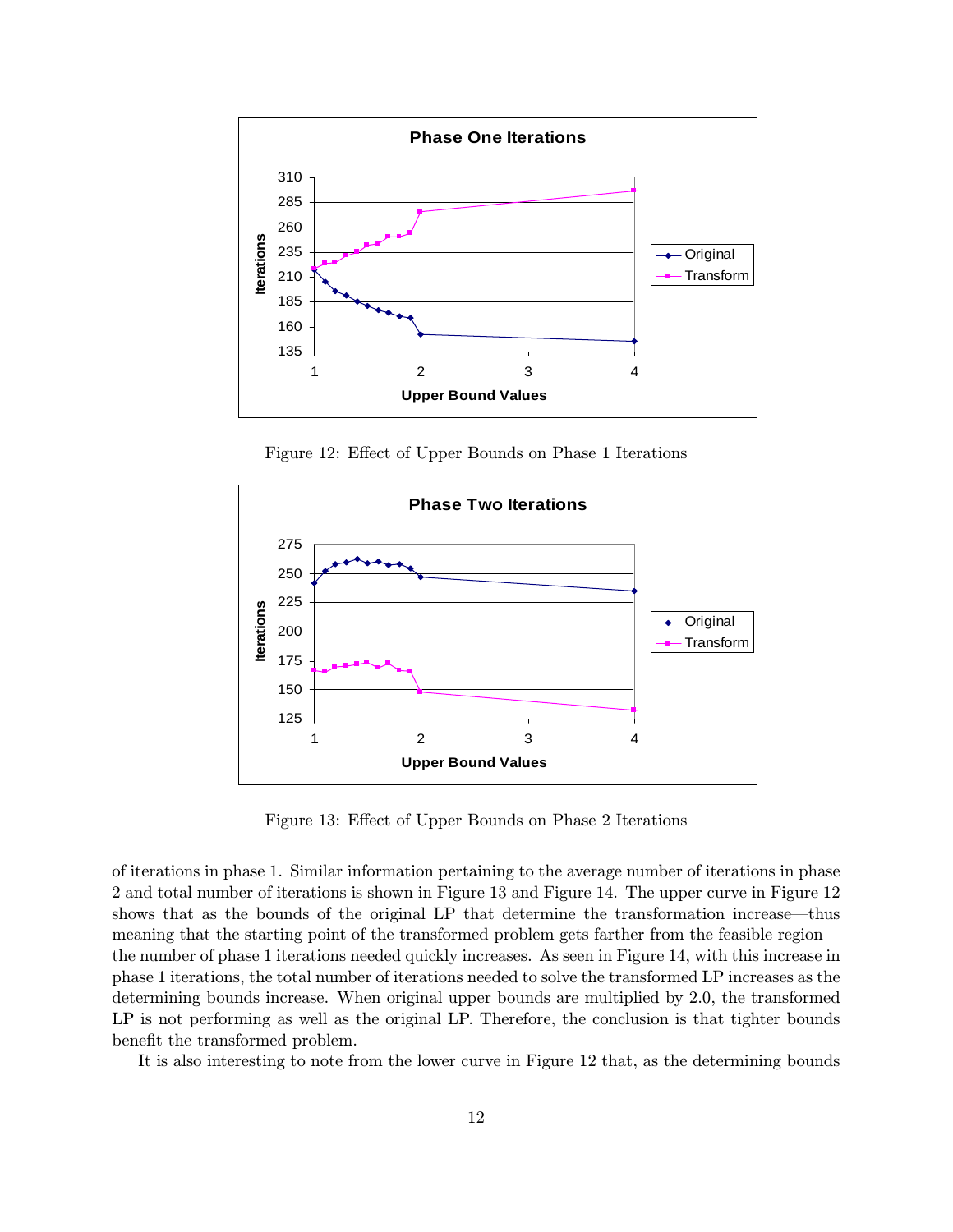

Figure 14: Effect of Upper Bounds on Total Iterations

increase, the number of phase 1 iterations needed to solve the original problem actually decreases. This is because, as these bounds increase, the values of the basic variables in the starting solution of phase 1, which remains constant in the original problem as the bounds increase, satisfy an increasing number of the bounds constraints, thus requiring less work in phase 1 to find a feasible solution.

### 3.2 CPLEX Issues

In this section, it is shown that the current version of CPLEX is sensitive to a number of factors, including something as simple as a shift in origin. To illustrate, consider an original LP in form (1). If the origin of the coordinate system is shifted by letting  $x = w + 1$ , then the shifted LP takes the following form:

$$
\begin{array}{ll}\n\min & \mathbf{cw} + \mathbf{cl} \\
\text{s.t.} & A\mathbf{w} = \mathbf{b} - A\mathbf{l} \\
& 0 \le \mathbf{w} \le \mathbf{u} - \mathbf{l}\n\end{array} \tag{5}
$$

Mathematically and geometrically, (5) is equivalent to the original problem. Therefore, one would expect that an LP in form (1) or form (5) would require the same number of phase 1 and phase 2 iterations. However, this is not the case with CPLEX.

To show this anomaly, two hundreds random LPs were generated in which all lower bounds are negative and all upper bounds are positive. After solving these LPs, their origins are shifted so that all lower bounds are zero. In this simulation, the number of constraints is fixed to 100, the number of variables to 200, and the percent of negative components of the vector  $\bf{c}$  is increased gradually.

The x-axis in Figure 15 represents the percent of negative components in the vector  $\bf{c}$  and the  $y$ -axis represents the number of iterations in phase 2 needed to obtain the optimal solution. Similar information pertaining to the total number of iterations is shown in Figure 16.

As can be seen, the more the number of negative components of  $c$ , the fewer the average number of iterations needed in phase 2 (and hence in total) to solve the original problem. In contrast, the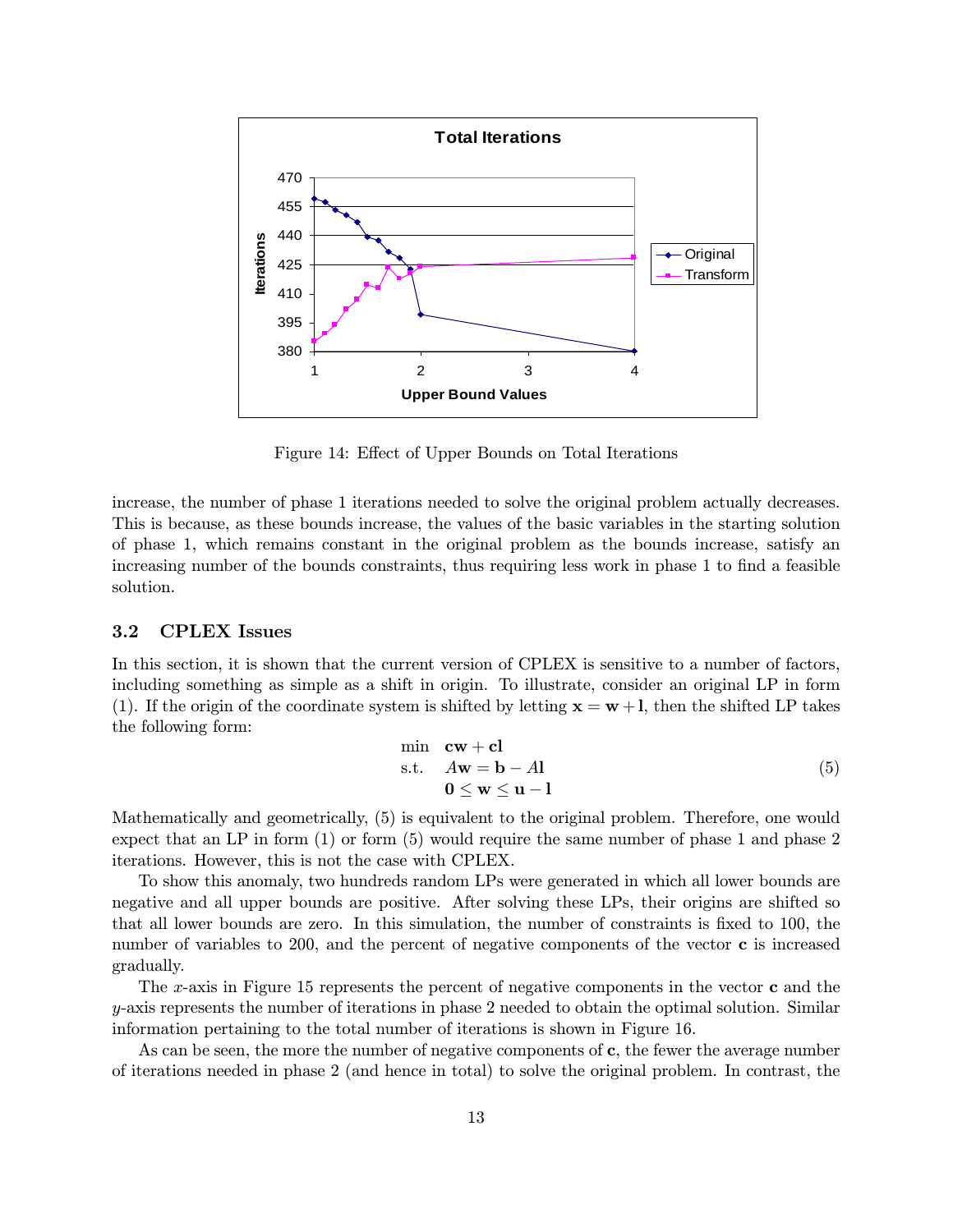

Figure 15: Effect of Percent of Negative Components of c on Phase 2 Iterations



Figure 16: Effect of Percent of Negative Components of c on Total Iterations

more the number of negative components of c, the more the average number of iterations needed in phase 2 (and hence in total) to solve the shifted problem. By shifting the origin of the original LP, CPLEX solves problems differently. This is because of the way CPLEX chooses an initial starting basis and initial nonbasic values.

Moreover, in phase 1, CPLEX does not use the standard approach of minimizing the sum of the artificial variables. Rather, CPLEX minimizes a piecewise linear function consisting of the sum of the infeasibilities associated with a chosen initial–but not feasible–basic solution. This piecewise linear function depends on the current basis and its associated infeasibilities. Different CPLEX parameter settings can result in a different sequence of bases during phase 1.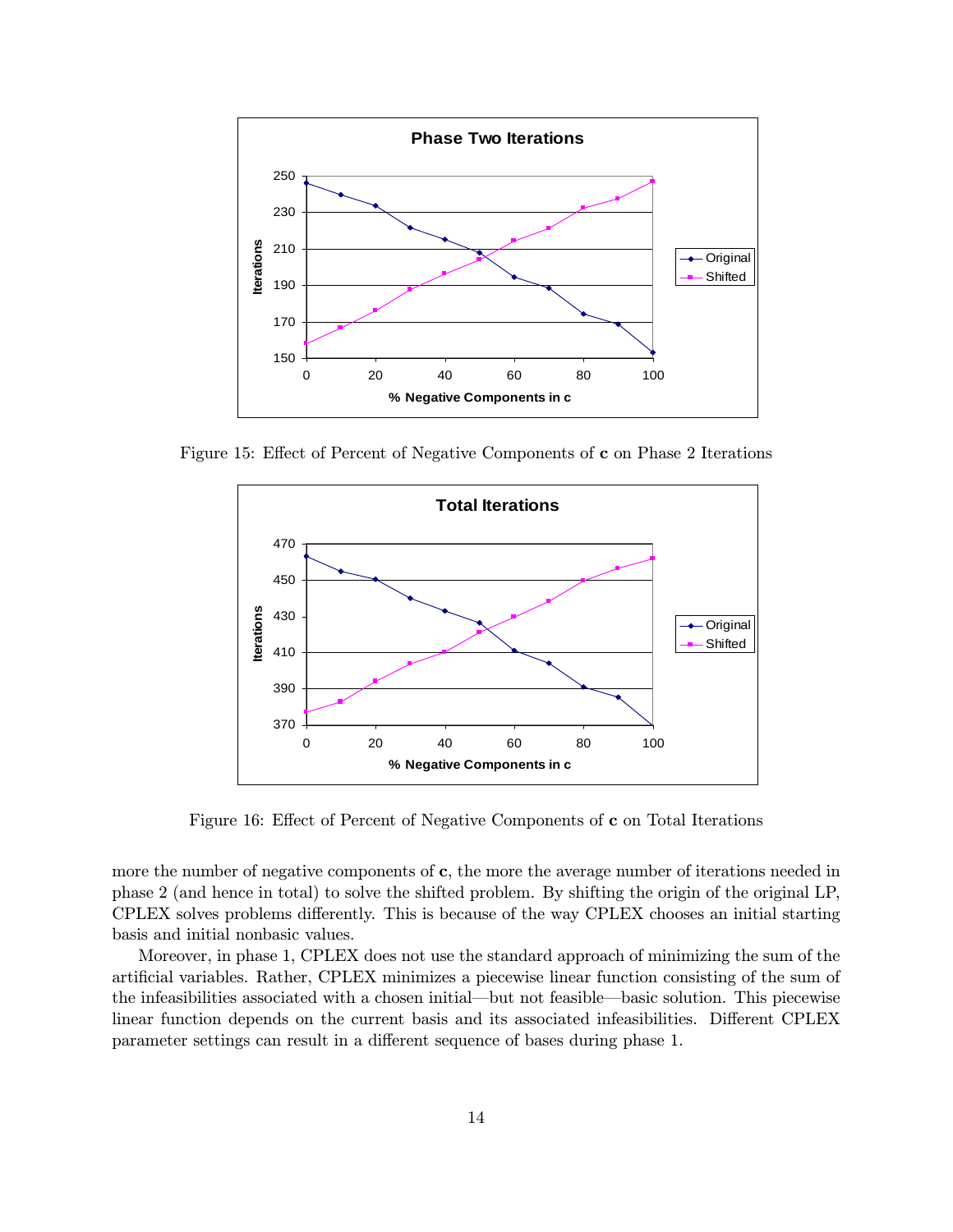## 4 Results of Applying Coordinate Transformations to the Problems in Netlib

Having addressed some of the implementation issues, the coordinate transformation is now applied to the problems in the Netlib collection, excluding the infeasible problems and the kennington problems. There are 93 Netlib problems of which five could not be read by CPLEX after decompression, namely, blend, dfl001, forplan, gfrd-pnc, and sierra.

After decompression, each of the 88 Netlib problem is solved by the following steps:

1. Modify the data for comparability.

In an attempt to have the original and transformed problems be comparable, the following steps are performed.

(a) Let CPLEX apply its own preprocessing procedure to the data.

An alternative approach is to apply the coordinate transformation before CPLEX is allowed to do its own preprocessing on the resulting LP. If this strategy is used, however, a new transformed problem with different size and structure, which is created after preprocessing, does not "optimize" the benefits of the transformation. Another approach is not to use preprocessing for both the original problem and the transformed problem. However, this strategy will not take advantage of preprocessing, which often reduces solution time considerably.

(b) Tighten bounds on all variables as much as possible.

As observed in Section 3.1, the farther the starting point from the feasible region, the more work is expected in phase 1. Therefore, a special preprocessing code was written to find tighter bounds on variables by using one of the preprocessing techniques [see Brearley, Mitra, and Williams (1975)] prior to applying the coordinate transformation. To illustrate the tightening of bounds, consider the following LP:

$$
\begin{array}{rcl} \min & \mathbf{cx} \\ \text{s.t.} & \mathbf{b}_l \leq A\mathbf{x} \leq \mathbf{b}_u \\ & l \leq \mathbf{x} \leq \mathbf{u} \end{array}
$$

where each component of l or b<sub>l</sub> can be  $-\infty$  and each component of **u** or b<sub>u</sub> can be  $\infty$ . The bounds on the variables can be used to determine the smallest and largest possible value of constraint  $i$  by the following formulas:

$$
\frac{b_i}{b_i} = \sum_{j \in P_i} A_{ij} l_j + \sum_{j \in N_i} A_{ij} u_j
$$
  

$$
\overline{b_i} = \sum_{j \in P_i} A_{ij} u_j + \sum_{j \in N_i} A_{ij} l_j
$$

where  $P_i = \{j : A_{ij} > 0\}$  and  $N_i = \{j : A_{ij} < 0\}$ . Therefore, for any  $\mathbf{x} \in [l, u]$ , each constraint *i* is bounded by  $\underline{b_i}$  and  $\overline{b_i}$ . If  $b_{u_i} < \underline{b_i}$  or  $b_{l_i} > \overline{b_i}$ , then the problem is infeasible. If the problem cannot be detected as infeasible, then  $b_i$  or  $\overline{b_i}$  can be used to tighten the bounds on the variables, as follows. For each constraint  $i = 1, \ldots, m$ ,

• For all  $k \in P_i$ , set  $l_k = \max \left\{ \frac{b_{l_i} - \overline{b_i}}{A_{ik}} + u_k, l_k \right\}$  and  $u_k = \min \left\{ \frac{b_{u_i} - b_i}{A_{ik}} + l_k, u_k \right\}$ .  $\mathbf{L}$ 

• For all 
$$
k \in N_i
$$
, set  $l_k = \max \left\{ \frac{b_{u_i} - b_i}{A_{ik}} + u_k, l_k \right\}$  and  $u_k = \min \left\{ \frac{b_{l_i} - \overline{b_i}}{A_{ik}} + l_k, u_k \right\}$ .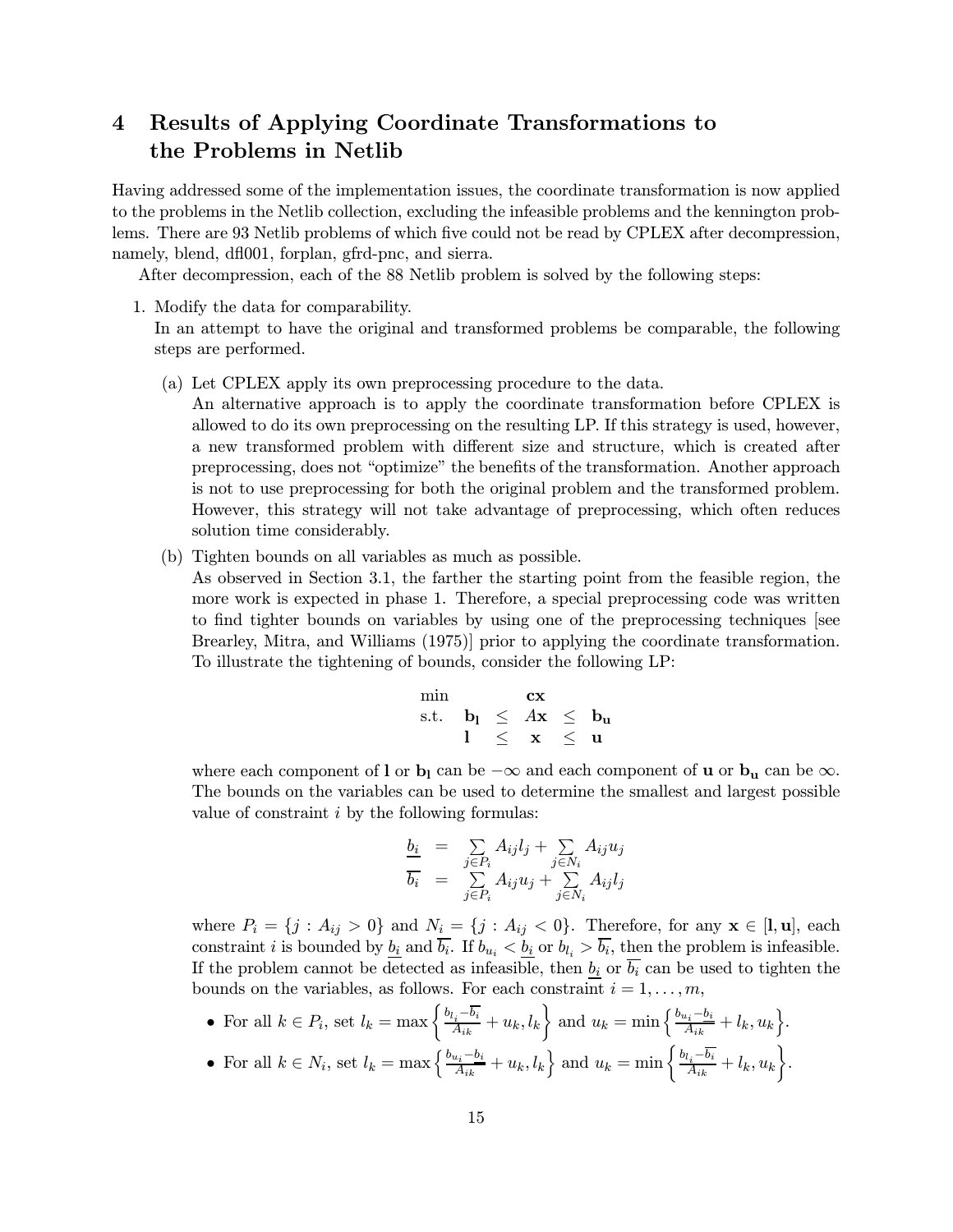

Figure 17: Effect of % of Negative Components of c on the % of Wins/Losses/Ties in Phase 2

Note that the foregoing formulas need only be applied when all values involved are finite. Repeating these computations numerous times may achieve tighter bounds. Therefore, this procedure is repeated ten times in all runs of Netlib problems.

- (c) Shift all variables to have lower bounds of 0. Due to the CPLEX issues described in Section 3.2, all variables are shifted so that their lower bounds are 0.
- 2. Solve the modified LP by setting all variables as nonbasic at their lower bounds of 0. In order for CPLEX to start at the origin, all variables must be set as nonbasic at lower bounds of 0. If a variable does not have a finite lower bound but has a finite upper bound, this variable is set as nonbasic at upper bound. If a variable has neither a finite lower nor upper bound (a "free" variable), this variable is set as "super basic." By setting all variables as nonbasic, CPLEX is forced to use the slack or artificial variables in the starting basis.
- 3. Apply the coordinate transformation as described in Section 2.1 and solve the transformed LP by setting all variables as nonbasic at their lower bounds of 0. Again, in order to start at the origin, all variables must be set as described above.

All runs were made in batch mode and default settings were used throughout in CPLEX.

The x-axis in Figure 17 represents the percent of negative components in the vector c after preprocessing and the y-axis represents the percent of wins, losses and ties in phase 2 to obtain the optimal solution for the transformed problems. Similar information pertaining to phase 1 and total number of iterations is shown in Figure 18 and Figure 19. As can be seen, the more the number of negative components of c, the higher the percent of winnings in phase 2 for the transformed problems. This is consistent with the simulation results in Section 2 and again justifies Conjecture 3 that the origin of the new coordinate system is close to an optimal solution when compared to other feasible points.

However, looking at Figure 18, the transformed problems are not performing as well as the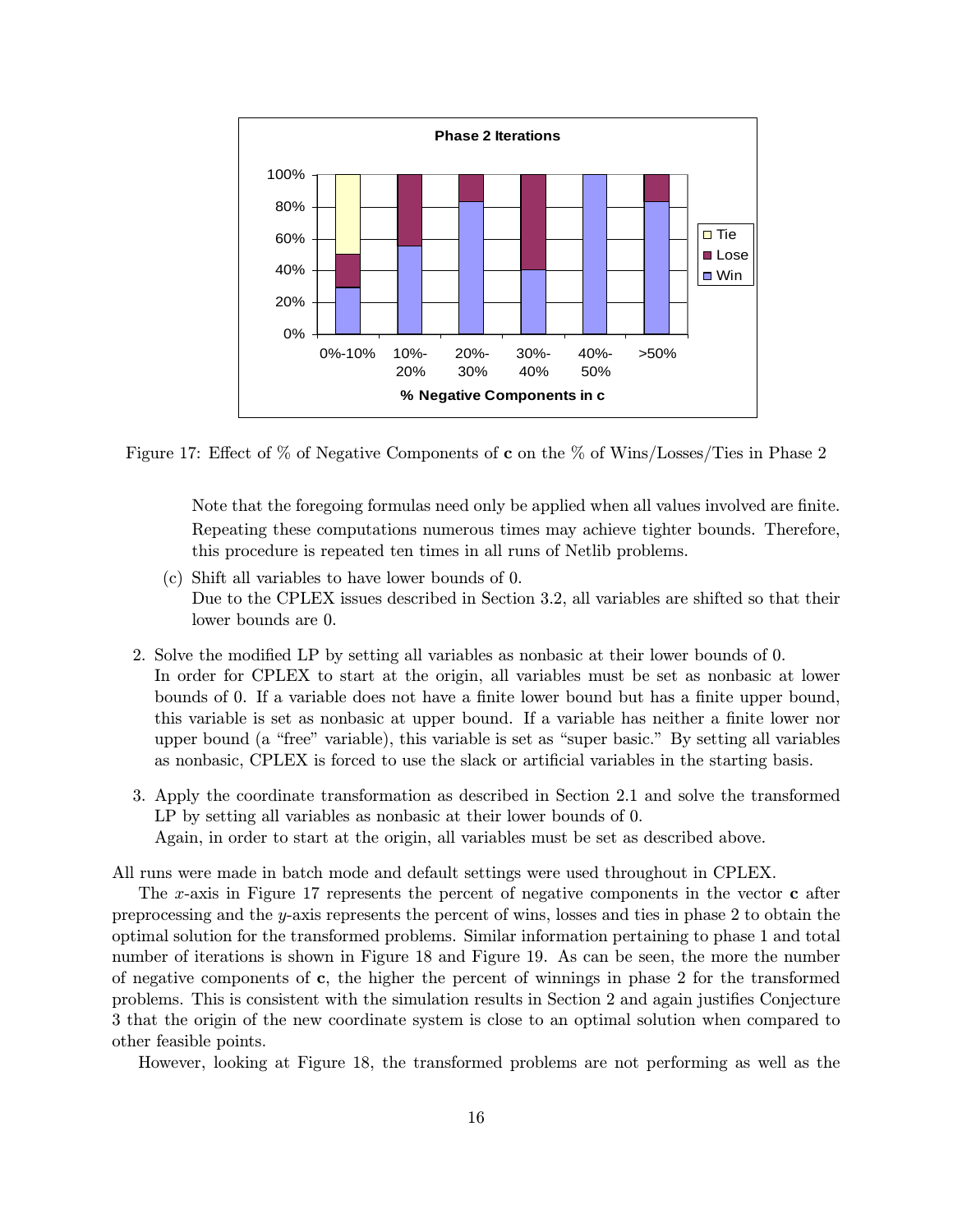

Figure 18: Effect of % of Negative Components of c on the % of Wins/Losses/Ties in Phase 1



Figure 19: Effect of % of Negative Components of c on the % of Wins/Losses/Ties in Total Iterations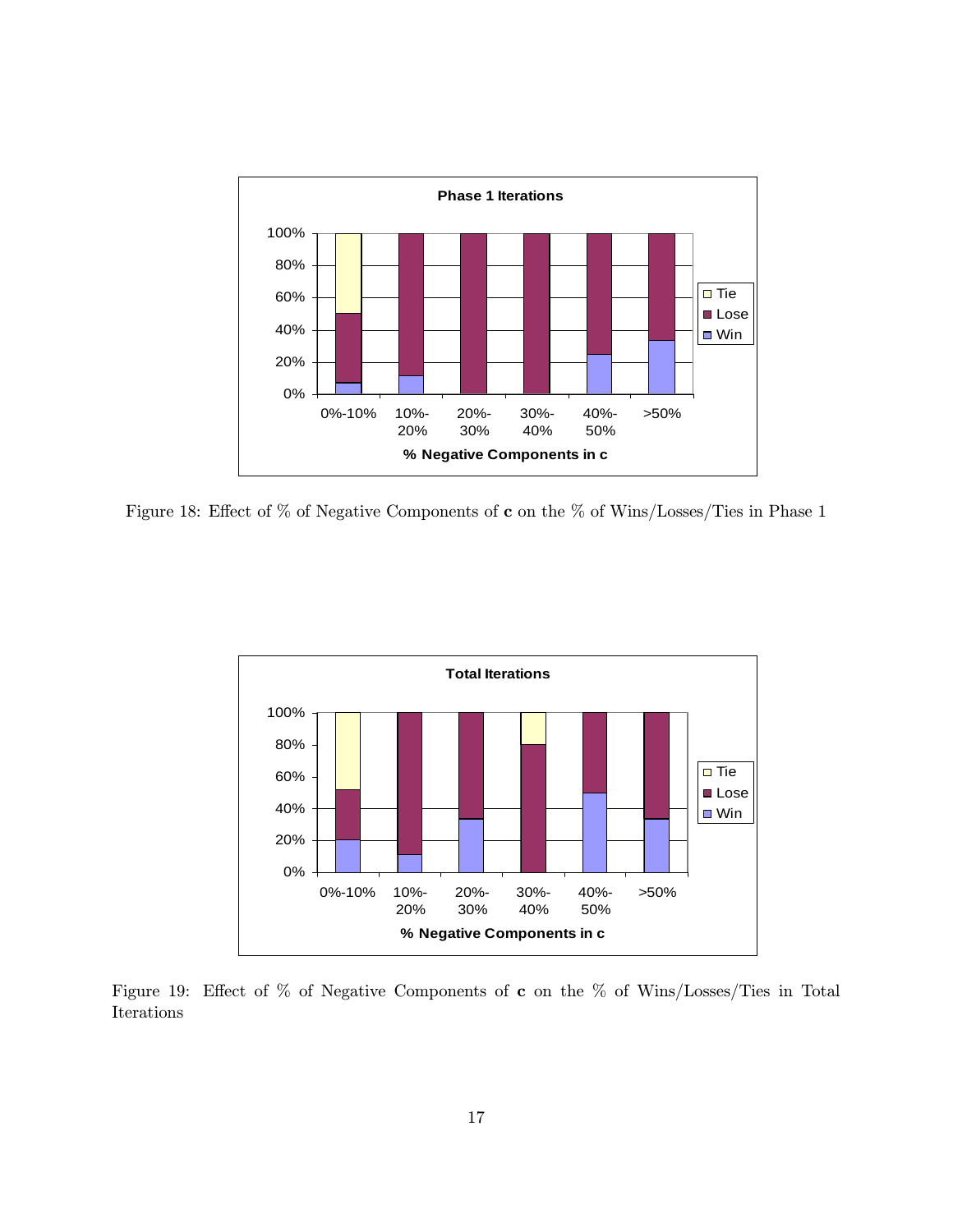|         | Violated Constraints |       |       |      |       |  |  |  |
|---------|----------------------|-------|-------|------|-------|--|--|--|
| Phase 1 |                      | Fewer | Equal | More | Total |  |  |  |
|         | Wins                 |       |       |      |       |  |  |  |
|         | <b>Ties</b>          |       | 24    |      | 25    |  |  |  |
|         | Losses               |       |       | 52   | 55    |  |  |  |
|         | Total                |       | 28    | 59   |       |  |  |  |

Table 1: A Correlation of Violated Constraints and Phase 1 Iterations

original problems in phase 1 and hence in total iterations also. There are at least two possible reasons that create this anomaly with Netlib problems:

- 1. The feasible region is not be centered within the tightened lower and upper bounds.
	- There are nine problems–namely, afiro, fit1d, fit2d, fit2p, kb2, recipe, sc105, sc205, and sc50a–that take no iterations in phase one to solve the original problems but take numerous iterations in phase 1 to solve the transformed problems. The problem israel takes one iteration to solve the original problem. The original problems sc50b and seba take five iterations and four iterations to solve, respectively. Therefore, some problems in the Netlib collection are not centered within the tightened lower and upper bounds.
- 2. There are more violated constraints at the starting point of the transformed LP than at the starting point of the original LP.

As the number of violated constraints increases at the starting point of an LP, the amount of work in phase 1 is expected to increase. This is supported by the values in Table 1. Specifically, the columns in Table 1 indicate the number of problems in which there are fewer, equal, or more violated constraints at the starting point of the transformed LP than at the starting point of the original LP. Thus, the last row of Table 1 indicates that, of the 88 problems, only one had fewer violated constraints at the starting point of the transformed problem, 28 were tied, and 59 had more violated constraints. In contrast, the rows in Table 1 contain the number of wins, losses and ties in terms of iterations in phase 1 for the transformed LPs. Thus, the last column of Table 1 indicates that, of the 88 problems, the transformed problem won in phase 1 in only 8 problems, tied in 25, and lost in 55. As can be seen, the number of violated constraints at the starting point of the transformed LP is more than the number of violated constraints at the starting point of the original LP on  $59/88 = 67\%$  of the Netlib problems. Correspondingly, the number of iterations in phase 1 for the transformed LP is more than the number of iterations in phase 1 for the original LP on  $55/88 = 63\%$  of the Netlib problems. This confirms that if the number of violated constraints at the starting point of the transformed LP is more than the number of violated constraints at the starting point of the original LP, then finding an initial basic feasible solution for the transformed LP is expected to take more work than for the original LP.

Turning to the amount of time needed to solve the Netlib problems–as returned by the "times" C-library function–the results are quite different from those pertaining to the number of iterations. For example, the x-axis in Figure 20 represents the percent of negative components in the vector c after preprocessing and the y-axis represents the percent of wins, losses and (approximate) ties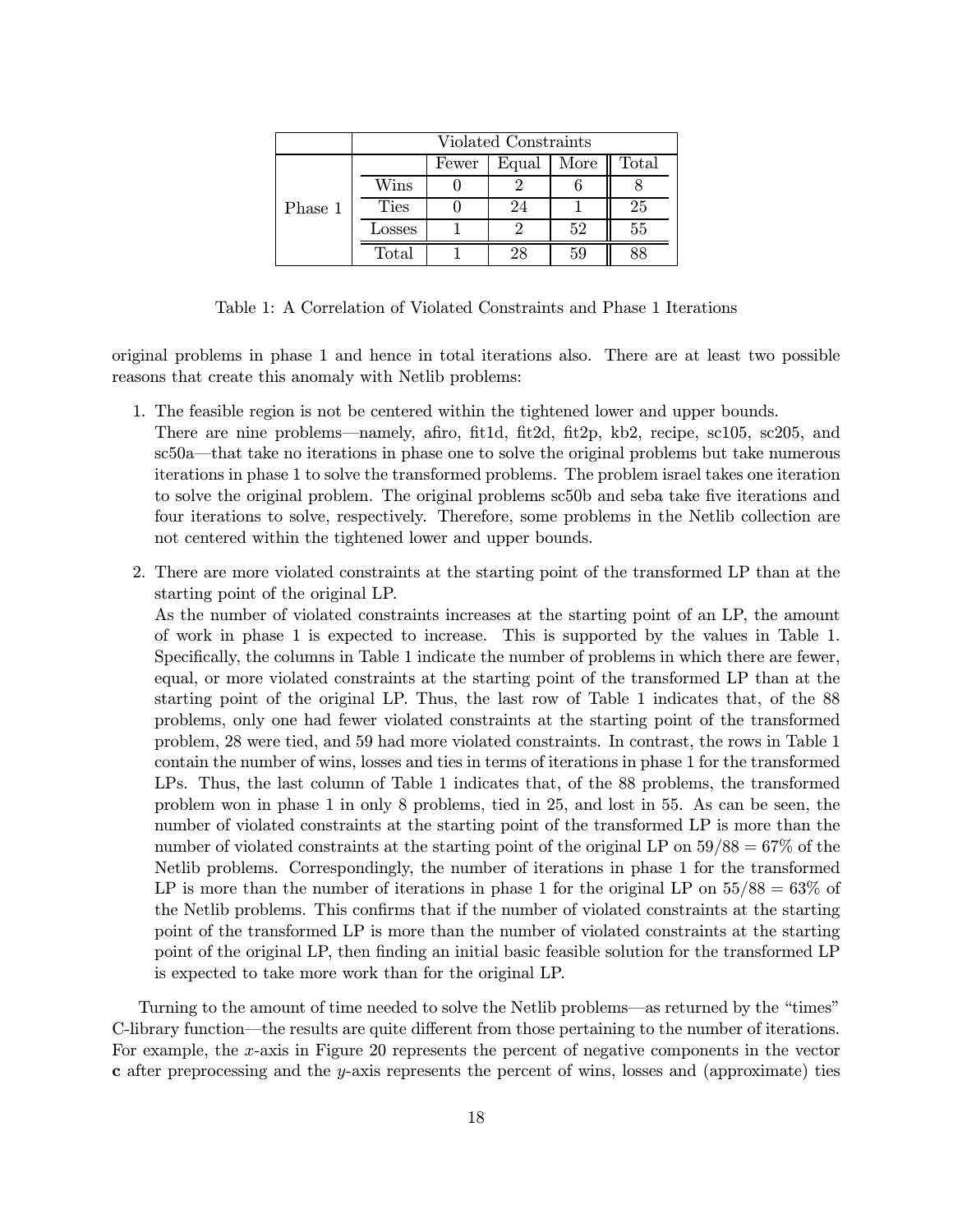

Figure 20: Effect of % of Negative Components of c on the % of Wins/Losses/Ties in Total Time

|               |          | Time  |         |         |       |
|---------------|----------|-------|---------|---------|-------|
| Percent       | Problems | Total | Phase 1 | Phase 2 | Total |
| $0\% - 10\%$  | 58       | 1.016 | 0.853   | 1.149   | 1.311 |
| $10\% - 20\%$ | 9        | 0.924 | 0.653   | 1.204   | 0.922 |
| $20\% - 30\%$ | 5        | 0.901 | 0.321   | 1.708   | 1.006 |
| $30\% - 40\%$ | 5        | 0.871 | 0.542   | 1.052   | 1.188 |
| $40\% - 50\%$ | 4        | 1.056 | 0.787   | 2.118   | 1.103 |
| $>50\%$       | 6        | 0.920 | 0.777   | 1.188   | 1.084 |
| $0\% - 100\%$ | 87       | 0.987 | 0.775   | 1.228   | 1.221 |

Table 2: Average Ratios for Netlib Problems

in total time to obtain the optimal solution for the transformed problems compared to the original problems. As can be seen, the more the number of negative components of c, the higher the percent of winnings in total time for the transformed problems, and the transformed problems never lose in total time when c has at least 30% negative components. This would tend to indicate that, for the Netlib problems, phase 2 iterations require more time than phase 1 iterations. Thus, the time savings achieved by the fewer number of phase 2 iterations on the tranformed problems on average more than compensates for the increased number of phase 1 iterations.

It is important to note that in the simulations with the randomly generated problems presented in Section 2, both the number of problems and their sizes in each range of percent of negative components of c are controlled. The same is not true for the Netlib problems. In order to equalize the effect of the different numbers and sizes of the Netlib problems within each range of percent of negative components of c, four average ratios are presented in Table 2. For each problem in a given range, the ratio of the total iterations required to solve the original problem is divided by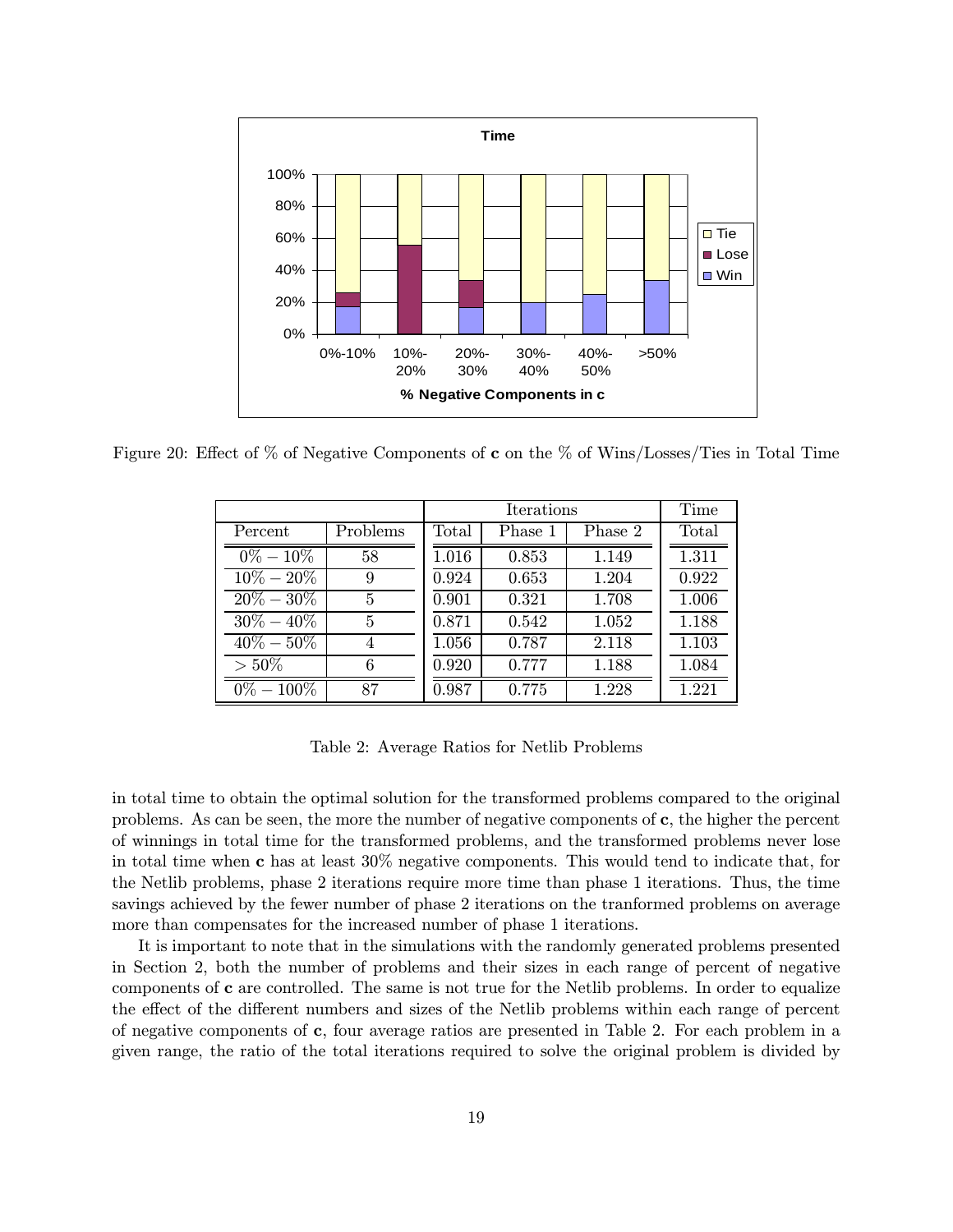|               |                |       | Time    |         |       |
|---------------|----------------|-------|---------|---------|-------|
| Percent       | Problems       | Total | Phase 1 | Phase 2 | Total |
| $0\% - 10\%$  | 10             | 1.192 | 0.666   | 1.798   | 2.878 |
| $10\% - 20\%$ | $\theta$       |       |         |         |       |
| $20\% - 30\%$ |                | 1.191 | 0.000   | 1.378   | 1.300 |
| $30\% - 40\%$ |                | 0.921 | 0.427   | 1.122   | 1.938 |
| $40\% - 50\%$ |                | 1.097 | 0.879   | 1.457   | 1.410 |
| $>50\%$       | $\overline{2}$ | 1.270 | 1.308   | 1.108   | 1.252 |
| $0\% - 100\%$ | 15             | 1.162 | 0.688   | 1.579   | 2.395 |

Table 3: Average Iteration Ratios for Winning Problems

the total iterations required to solve the transformed problems. The average of these ratios over all problems in the given range is computed and reported in Table 2. Similar average ratios for phase 1 iterations, phase 2 iterations, and total time are also given in that table. (Note that for the range 20%-30%, the problem afiro is omitted because this problem requires no iterations in phase 2 of the transformed problem and so that phase 2 ratio cannot be computed.) In summary, Table 2 contains, for each range of percent negative components in the objective function, the number of problems, the average ratios of total iterations, of phase 1 iterations, of phase 2 iterations, and of total time. The final row contains the corresponding average ratios over all 87 problems in Netlib.

If an average ratio in Table 2 is greater than 1, then it is more efficient to solve the transformed problems than the original problems, on average. Thus, for example, the phase 1 ratios being less than 1 indicate that solving the original problems on average requires fewer iterations in phase 1 than solving the transformed problems. Likewise, the phase 2 ratios being greater than 1 indicate that solving the transformed problems on average requires fewer iterations in phase 2 than solving the original problems.

Of particular interest is the fact that the time ratios in Table 2 are greater than 1 (except in the range 10%-20%), meaning that on average, solving the transformed problem is more efficient than solving the original problem. To gain further insights into this, Table 3 shows the average ratios over all problems where the transformed problems require less time to solve. Likewise, Table 4 shows the average ratios over all problems where the transformed problems require more time.

As can be seen from the phase 2 ratios in Table 3, the transformed problems on average require fewer iterations in phase 2, resulting in an overall savings in total iterations and total time. Of particular interest is the one problem in the  $20\% - 30\%$  range. This problem requires no iterations in phase 1 for the original LP. However, the transformed problems take fewer iterations in phase 2 than the original problem and the resulting savings overcomes the losses in phase 1 iterations. Hence, the transformed problem is more efficient in both total iterations and total time than the original problem.

In contrast, the iteration ratios in Table 4 indicate that the savings in phase 2 iterations does not result in an overall savings in total iterations nor in total time. Tables 2-4 lead one to believe that, in general, when the transformed problem loses, it requires only slightly more time to solve than the original problem but when the transformed problem wins, it wins by a significant amount of time.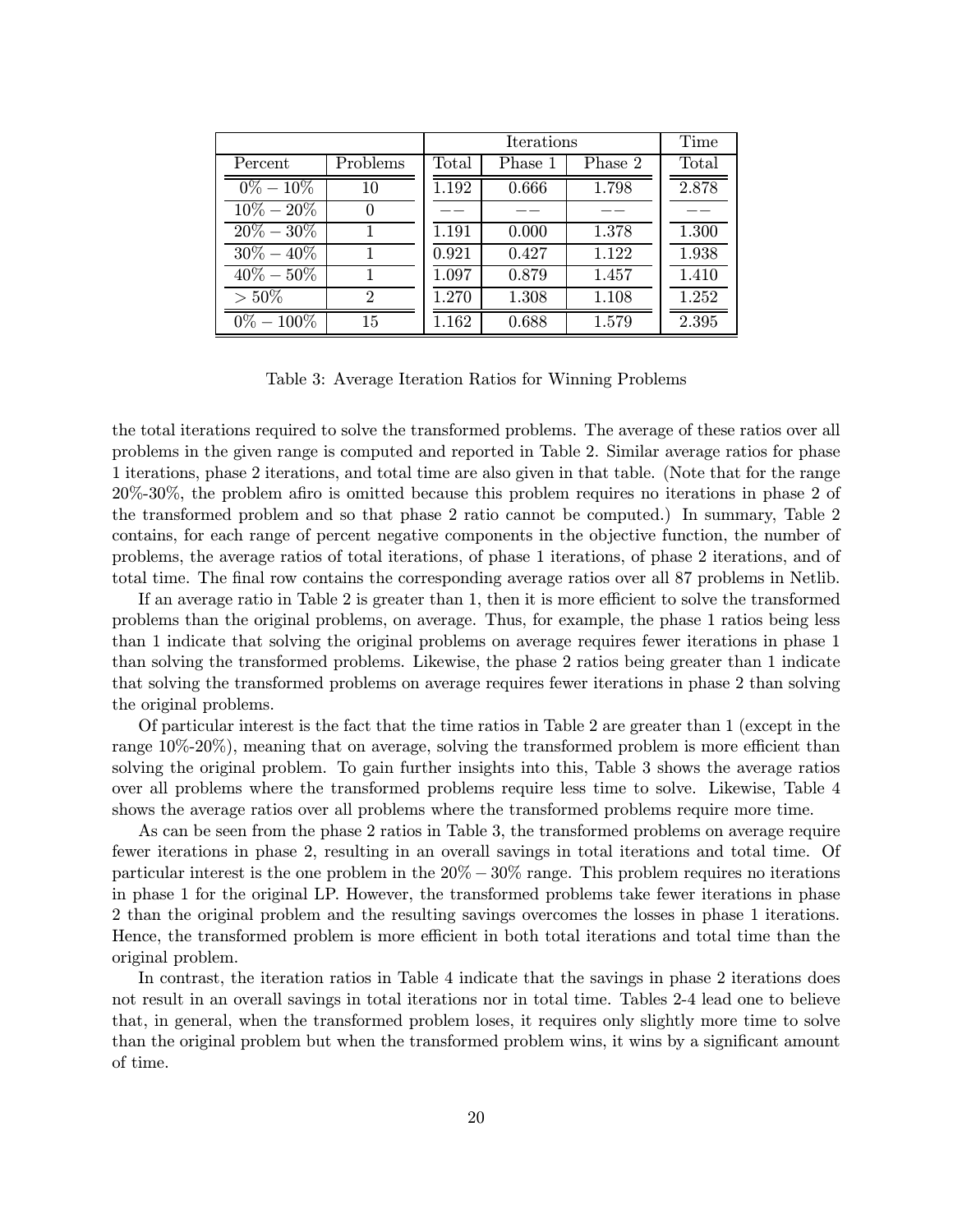|                      |          | Time  |         |         |       |
|----------------------|----------|-------|---------|---------|-------|
| Percent              | Problems | Total | Phase 1 | Phase 2 | Total |
| $0\% - 10\%$         | 5        | 0.935 | 0.928   | 1.003   | 0.854 |
| $10\% - 20\%$        | 5        | 0.850 | 0.643   | 1.117   | 0.859 |
| $20\% - 30\%$        |          | 0.660 | 0.146   | 1.730   | 0.730 |
| $30\% - 40\%$        |          |       |         |         |       |
| $40\% - 50\%$        | 0        |       |         |         |       |
| $>50\%$              |          |       |         |         |       |
| $\sqrt{0\%} - 100\%$ | 11       | 0.871 | 0.727   | 1.121   | 0.845 |

Table 4: Average Iteration Ratios for Losing Problems

|                     |       |       |           | Original       |                   |        | Transformed |                    |        |                   |                   |
|---------------------|-------|-------|-----------|----------------|-------------------|--------|-------------|--------------------|--------|-------------------|-------------------|
| Problem             | Jons. | Vars. | $\%$ N.C. | $_{\rm Total}$ | Phase1            | Phase2 | Time        | $_{\rm Total}$     | Phase1 | Phase2            | Time              |
| pilot               | 1203  | 3065  | $.70\%$   | 7703           | 4711              | 2992   | 8.80        | 7947               | 4946   | 3001              | 9.13              |
| greenbeb            | 1015  | 3039  | $5.56\%$  | 5154           | 2287              | 2867   | 0.75        | 5183               | 2659   | $25\overline{24}$ | $\overline{0.72}$ |
| greenbea            | 1015  | 3048  | $5.71\%$  | 6056           | $20\overline{44}$ | 4012   | 0.72        | 6609               | 2228   | 4381              | $\overline{1.13}$ |
| d2q06c              | 1855  | 4561  | $7.34\%$  | 10549          | $26\overline{98}$ | 7851   | 6.92        | 11927              | 2977   | 8950              | 7.47              |
| pilot <sub>87</sub> | 1809  | 4414  | $1.01\%$  | 9561           | 4102              | 5459   | 22.39       | $133\overline{30}$ | 9264   | 4066              | 26.88             |
| $80$ bau $3b$       | 1789  | 8510  | 12.64\%   | 8856           | 1638              | 7218   | 0.44        | 10487              | 2045   | 8442              | 0.56              |
| stocfor2            | 1070  | 1088  | 48.71\%   | 1573           | 786               | 787    | 0.11        | 1434               | 894    | 540               | 0.08              |
| degen3              | 1406  | 1721  | 64.03%    | 15333          | 13343             | 1990   | 4.42        | 11595              | 9622   | 1973              | 3.39              |

Table 5: Big Netlib Problems

For "large" Netlib problems that have more than 1000 constraints, Table 5 shows the total number of constraints and variables, the percent of negative components of the vector c in the original problems (after preprocessing), total iterations, phase 1 iterations, phase 2 iterations, and total time for both original and transform problems. As can be seen, the transformed problems require less time than the original problems when there are a sufficient number of negative components in the c vector.

In summary, the foregoing results indicate that although the transformed Netlib problems generally require more phase 1 and total iterations than the original problem, solving the transformed problem is more efficient, regardless the size, on average with regard to total time due to the savings of iterations in phase 2. Also, when the number of negative components in the minimization objective function of the original problem exceeds about 20%, solving the transformed problem wins with regard to total time in a significant fraction of the Netlib problems.

### Conclusion and Extensions

This paper addresses the open question of where phase 1 of the simplex algorithm terminates on the feasible region of an LP. Computational results on randomly-generated problems provide convincing evidence that phase 1 terminates at a feasible point that is geometrically close to the